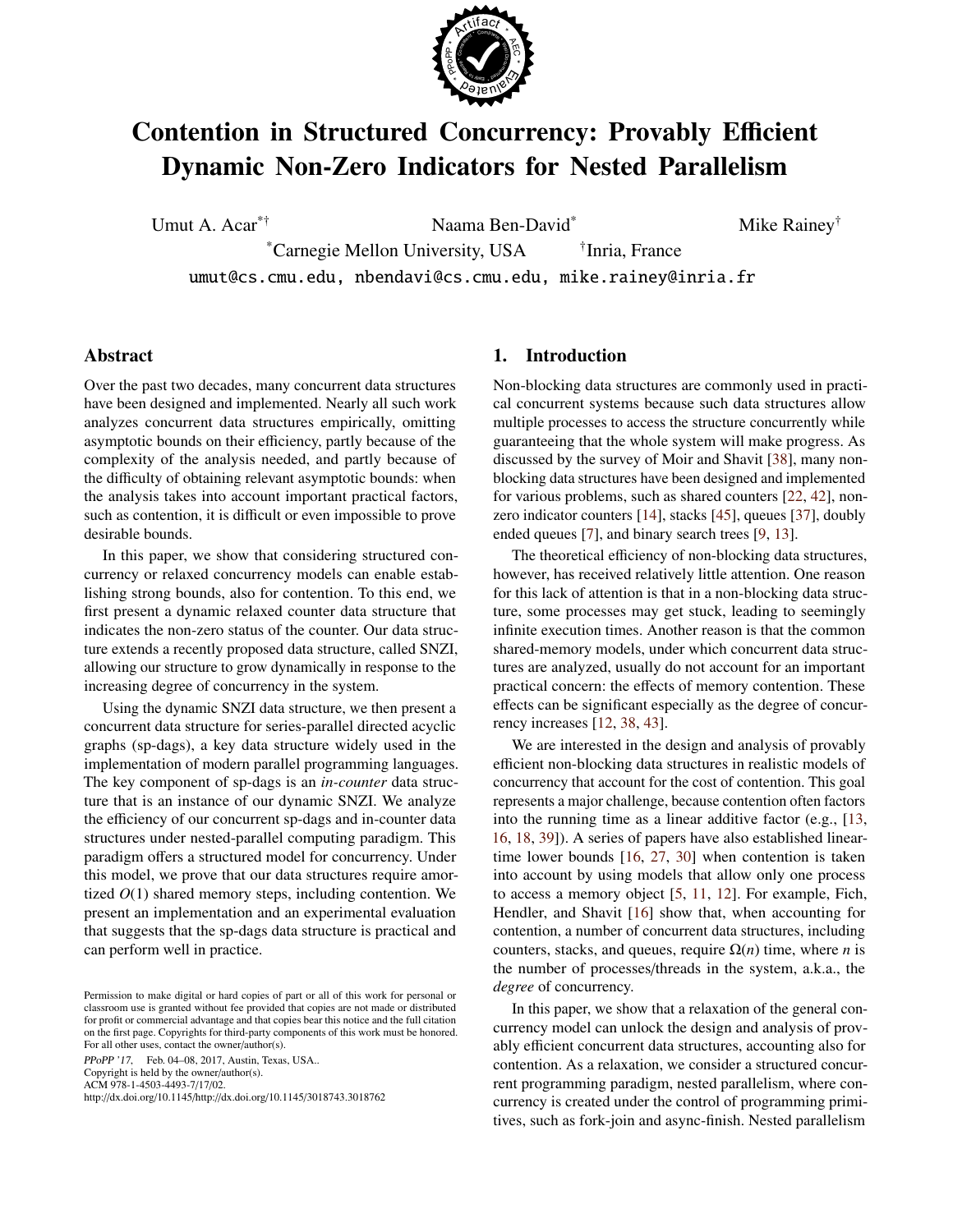is broadly available in a number of modern programming languages and language extensions, such as OpenMP, Cilk [\[19\]](#page-12-10), Fork/Join Java [\[34\]](#page-12-11), Habanero Java [\[28\]](#page-12-12), TPL [\[35\]](#page-12-13), TBB [\[29\]](#page-12-14), X10 [\[10\]](#page-11-8), parallel ML [\[17\]](#page-12-15), and parallel Haskell [\[32\]](#page-12-16). In these systems, nested-parallel programs can be expressed by using a primitives such as fork–join (a.k.a., spawn–sync), and async– finish. When executed, a nested parallel program can create many threads, leading to a high degree of concurrency, but in a structured fashion: threads may be created by other threads via a async (or fork) operation and can also terminate and synchronize at known join (or finish) points. The fork–join primitives allow only two threads to synchronize at a join. In contrast, with async–finish primitives, any number of threads can terminate and synchronize at a single finish point. This structured nature of thread creation, termination, and synchronization is the key difference between nested parallelism and general concurrency.

Our starting point is prior work on relaxed concurrent counters, also called *indicators*, that indicate whether a counter is positive or not. Indicators contrast with exact counters as, for example, those considered by Herlihy, Shavit, and Waarts [\[27\]](#page-12-8). In prior work, Ellen et al. [\[14\]](#page-11-0) present the *SNZI* (read "snazzy"), short for Scalable Non-Zero Indicator, data structure, prove it to be linearizable, and evaluate it empirically. They do not, however, provide any analytical upper bounds. Indeed, SNZI data structure could experience contention as multiple operations climb up the SNZI tree. In this paper, we present an extension to the SNZI data structure to allow it to grow dynamically at run time, perhaps in response to increasing degree of concurrency and thus increasing potential for contention (Section [2\)](#page-2-0).

We then consider an application of our dynamic SNZI data structure to nested parallel computations, specifically for representing series-parallel directed acyclic graphs or *sp-dags* with unbounded in-degree vertices, which arise for example with parallel loops and async–finish primitives. Variants of dag data structures are used broadly in the implementation of modern parallel programming systems [\[10,](#page-11-8) [17,](#page-12-15) [19,](#page-12-10) [28,](#page-12-12) [29,](#page-12-14) [32,](#page-12-16) [34,](#page-12-11) [35\]](#page-12-13). These languages and systems typically represent the computation as a dag where each vertex corresponds to a fine-grained thread and schedule the vertices of the dag over the processors to minimize completion time. For efficiency reasons, it is important for the dag data structure to be non-blocking and low-contention, because a nested parallel program can create a dynamically varying set of finegrained threads, consisting of anywhere from several threads to millions or more, depending on the input size.

The crux of the sp-dags problem is determining when a vertex in the dag becomes *ready*, i.e., all of its dependencies have been executed. Such readiness detection requires a concurrent dependency counter, which we call *in-counter*, that counts the number of incoming dependencies for each thread. When a dependency between a thread *u* and *v* is created, the in-counter of *v* is incremented; when *u* terminates

its in-counter is decremented; when its in-counter reaches zero,vertex *v* becomes ready and can be executed. We show that in-counters can be implemented efficiently by using our dynamic SNZI data structure (Section [3\)](#page-3-0). We prove that by managing carefully the growth of our dynamic SNZI data structure, we can guarantee that all operations require amortized *O*(1) time, including also contention (Section [4\)](#page-7-0).

Finally, we present an implementation and perform an experimental evaluation in comparison to prior work (Section [5\)](#page-9-0). Our results offer empirical evidence for the practicality of our proposed techniques, showing that our approach can perform well in practice.

Placed in the context of previously proven lower bounds for non-blocking data structures, the key to our result is the structured concurrency model that we consider. Our contributions are as follows.

- Dynamic SNZI: an extension to the original SNZI data structure that allows it to grow varying numbers of threads.
- Non-blocking low-contention sp-dags: a non-blocking data structure for series-parallel dags that can be used to represent nested-parallel computations provably efficiently and with low contention.
- Analysis: proofs that our series-parallel dag data structure experiences low contention under a nested parallel programming model.
- Evaluation: implementation and empirical evaluation that shows that our data structure is practical and that it can perform well in practice.

Due to space restrictions, we present some proof details and more experiments in the full version of the paper, which is available as a technical report [\[1\]](#page-11-9).

#### 1.1 Model

We consider a standard model of asynchronous shared memory where threads can communicate through taking atomic read-modify-write steps such as read, write and compareand-swap (CAS). Threads can use these primitives to implement high-level *operations*. We define the *contention* experienced by an operation as the maximum number of non-trivial, shared memory steps that concurrently access the same memory location over all executions. A *non-trivial step* is one that might change the value of the memory location to which it is applied, and a *non-trivial operation* is an operation that takes at least one non-trivial step.

Our definition of contention is similar to *stalls* as defined by Fich et al. in [\[16\]](#page-11-5). Their definition, inspired by Dwork et al.'s work on contention models [\[12\]](#page-11-4), considers a model in which each non-trivial memory step on a memory location must operate in isolation, and the rest of the operations stall.

For our bounds, we consider computations that are structured in a nested-parallel fashion, where threads execute independently in parallel or serially and synchronize at their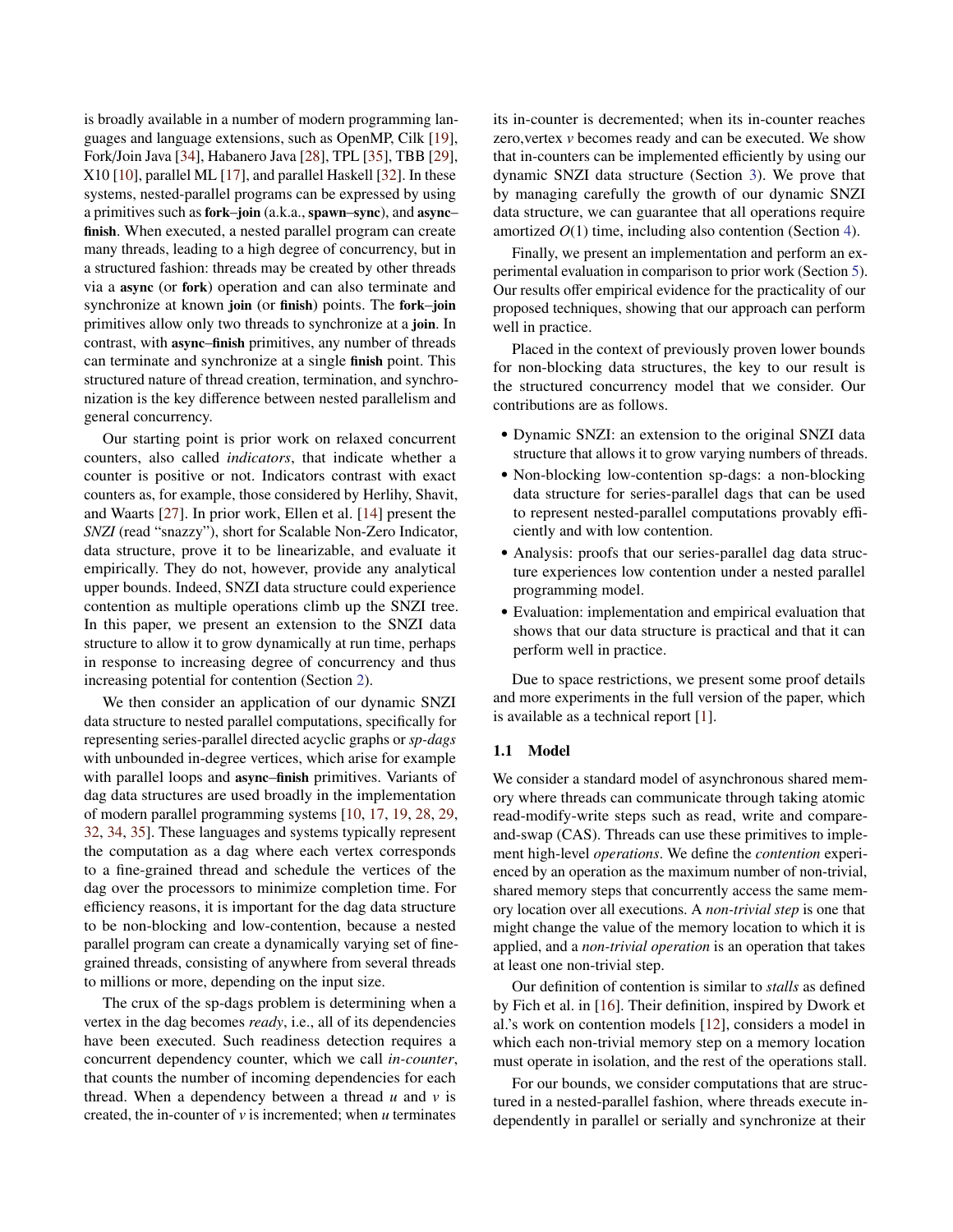termination points. A series-parallel computation starts with a single root thread and constructs, as it executes, a seriesparallel directed acyclic graph (sp-dag) of vertices where each vertex represents a thread of control, and edges represent dependencies between threads.

# <span id="page-2-0"></span>2. Dynamic SNZI

Concurrent counters are an important data structure used in many algorithms but can be challenging to implement efficiently when accounting for contention, as shown by the linear (in the degree of concurrency) lower bound of Fich et al [\[16\]](#page-11-5). Observing that the full strength of a counter is unnecessary in many applications, Ellen et al proposed *non-zero indicators* as relaxed counters that allow querying not the exact value of the counter but its sign or *non-zero status* [\[14\]](#page-11-0). Their non-zero indicator data structure, called SNZI, achieves low-contention by using a tree of *SNZI nodes*, each of which can be used to increment or decrement the counter. Determining the non-zero status of the counter only requires accessing the root of the tree. The tree is updated by increment and decrement operations. These operations are filtered on the way up to the root so that few updates reach the root.

The SNZI data structure is flexible. Each SNZI node interacts with its parent and its children, and will retain its correctness regardless of how many children it has. Thus, a SNZI tree can have any shape but it can be difficult to know the optimal shape of the tree a priori. In this section, we present a simple extension to SNZI that allows the tree to be grown dynamically, and show that our extension preserves correctness. In Section [3,](#page-3-0) we demonstrate how to use dynamic SNZI in a specific application—namely, to keep track of dependencies in an sp-dag efficiently.

Figure [1](#page-2-1) illustrates the interface for the SNZI data structure and pseudo-code for the SNZI node struct snzi\_node, the basic building block of the data structure from [\[14\]](#page-11-0). A SNZI node contains a counter *c*, a version number *v*, an array of children (two in our example), and a parent. The value at the counter indicates the *surplus* of arrivals with respect to the departures. The arrive and depart operations increment and decrement the value of the counter at the specified SNZI node *a* respectively, and query, which must be called at the root of the tree, indicates whether the number of arrive operations in the whole tree is greater than number of depart operations since creation of the tree.

To ensure efficiency and low contention, the SNZI implementation carefully controls the propagation of an arrival or departure at a node up the tree. The basic idea is to propagate a change to a node's parent only if the surplus at that node flips from zero to positive or vice versa. More specifically, an arrive at node *a* is called on *a*'s parent if and only if *a* had surplus 0 at the beginning of the operation. Similarly, a depart at a node *a* is recursively called on *a*'s parent if and

```
1 type snzi_node =
2 struct {
     3 (∗ counter ∗)
 \alpha c : N∪{\frac{1}{2}}; initially 0
5 (∗ version number ∗)
\delta v : \mathbb{N}; initially 0
7 children : array of 2 snzi nodes; initially [null, null]
     8 parent : snzi_node
9 }
10
11 void fun snzi_arrive (snzi_node a) = ...
12 void fun snzi_depart (snzi_node a) = ...
```

```
13 bool fun snzi_query (snzi_node a) = ...
```
Figure 1: Partial pseudocode for the SNZI data structure; full description can be found in original SNZI paper [\[14\]](#page-11-0).

only if *a*'s surplus became 0 due to this depart. We say that node *a has surplus due to its child* if there was an arrive operation on *a* that started in *a*'s child's subtree.

The correctness and linearizability of the SNZI data structure as proven relies on two important invariants [\[14\]](#page-11-0): (1) a node has surplus due to its child if and only if its child has surplus, and (2) surplus due to a child is never negative. Together, these properties guarantee that the root has surplus if and only if there have been more arrive than depart operations on the tree.

The SNZI data structure does not specify the shape of the tree that should be used, instead allowing the application to determine its structure. For example, if the counter is being used by *p* threads concurrently, then we may use a perfectly balanced tree with *p* nodes, each of which is assigned to a thread to perform its arrive and depart operations. This approach, however, only supports a *static* SNZI tree, i.e., unchanging over time. While a static SNZI tree may be sufficient for some computations, where a small numbers of coarse-grained threads are created, it is not sufficient for nested parallel computations, where the number of finegrained threads vary dynamically over a wide range from just a few to very large numbers, such as millions or even billions, depending on the input size. The problem is that, with a fixedsized tree, it is impossible to ensure low contention when the number of threads increase because many threads would have to share the same SNZI node. Conversely, it is impossible to ensure efficiency when the number of threads is small, because there may be many more nodes than necessary.

To support re-sizing the tree dynamically, we extend the SNZI data structure with a simple operation called grow, whose code is shown in Figure [2.](#page-3-1) The operation takes a SNZI node as argument, determines whether to extend the node (if the node has no children), and returns the (possibly newly created) children of the node. If the node already has children, pointers to them are returned, but they are left unchanged. If the node does not have children, then they are locally allocated, and then the process tries to atomically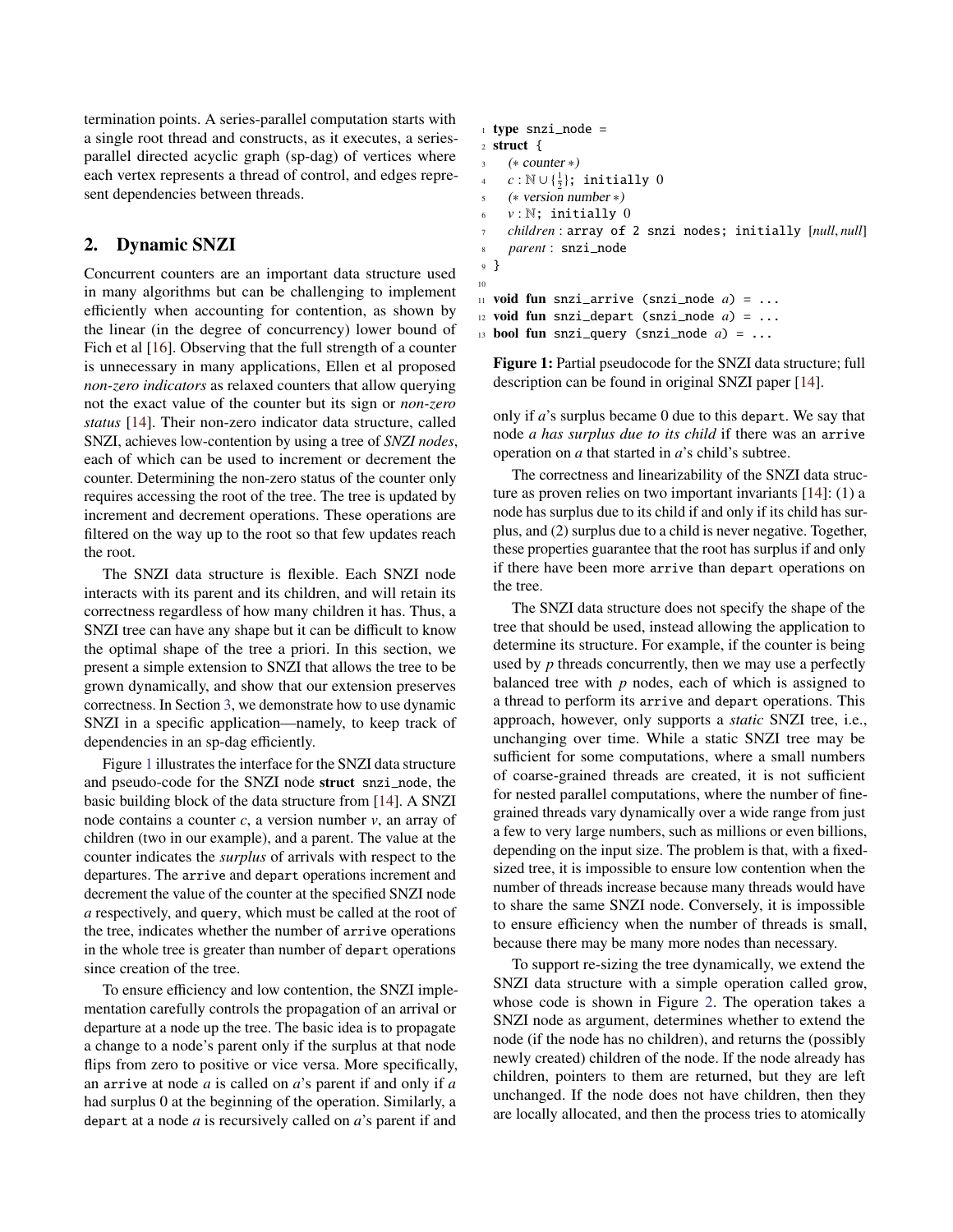```
1 (snzi_node, snzi_node)
2 fun grow (a: snzi_node, p: probability) =
    3 heads ← flip(p) (∗ flip a p−biased coin. ∗)
4 if heads then
s left \leftarrow new snzi_node(0)
6 right \leftarrow new snzi_node(0)
       CAS(a.children, null, [left, right])
    8 children ← a.children
    9 if children = null then
10 return (a, a)<br>11 return childre
     return children
```
Figure 2: Pseudo-code for the probabilistic SNZI grow.

link them to the tree. They are initialized with surplus 0 so that their addition to the tree does not affect the surplus of their parent. The grow operation also takes a probability *p*, which dictates how likely it is to create new children for the node. The operation only attempts to create new children if the node does not already have children and it flipped heads in a coin toss with probability *p* for heads. The idea is that this probabilistic growing allows an application to control the rate at which a SNZI tree grows without changing the protocol for some of the threads using it. Such probabilistic growing is useful when one wants a balance between low contention and frequent memory allocation. The right probability threshold to use, however, may depend not only on the application, but also on the system.

If node *a* does not have any children at the end of a grow operation, we have the operation return two pointers to *a* itself. This return value is convenient for the in-counter application that we present in the rest of the paper. Other applications using dynamic SNZI may return anything else in that case.

The grow operation may be called at any time on any SNZI node. To keep the flexible structure of the SNZI data structure, we do not specify when to use the grow operation on the tree, instead leaving it to the application to specify how to do so. For example, in Section [3.3,](#page-5-0) we show how to use the grow operation to implement a low-contention dependency counter for dags. It is easy to see that the operation does not break the linearizability of the SNZI structure; it is completely independent from the *count*, *version number*, and *parent* fields of nodes already in the tree, which are the only fields that affect the correctness and linearizability.

We note a key property of the grow operation. We would like to ensure that, given a probability *p*, when grow is called on a childless node, only <sup>1</sup>/*<sup>p</sup>* such calls will return no children in expectation, regardless of the timing of the calls. That is, even if all calls to grow are concurrent, we want only <sup>1</sup>/*<sup>p</sup>* of them to return no children. This property is ensured by having the coin flip happen *before* reading the value of the *children* array to be returned. This guarantees that any adversary that does not know the result of local coin flips cannot cause more than  $1/p$  calls to return no children in expectation.

Dynamically shrinking the SNZI tree is more difficult, because we need to be sure that no operation could access a deallocated node. In general, one may easily and safely delete a SNZI node from the tree if the following two conditions hold: (1) its surplus is 0, and (2) no thread other than the one deleting the node can reach it. The second condition is much trickier to ensure. In Section [4](#page-7-0) we show how to deallocate nodes in our dependency counter data structure.

# <span id="page-3-0"></span>3. Series-Parallel Dags

A nested-parallel program can be represented as a seriesparallel dag, or an sp-dag, of threads, where vertices are pieces of computation, and edges represent dependencies between them. In fact, to execute such a program, modern programming languages construct an sp-dag and schedule it on parallel hardware. We present a provably low-contention sp-dag data structure that can be used to execute nestedparallel programs. After defining sp-dags, we present in Section [3.1](#page-3-2) a data structure for sp-dags by assuming an *in-counter* data structure that enables keeping track of the dependencies of a dag vertex (thread). We then present our data structure for in-counters in Section [3.3.](#page-5-0)

A *serial-parallel dag*, or an *sp-dag* for short, is a directedacyclic graph (dag) that has a unique *source* vertex, which has indegree 0, and a unique *terminal* vertex, which has out-degree 0 and that can be defined iteratively. In the base case, an sp-dag consists of a source vertex *u*, a terminal vertex  $v$ , and the edge  $(u, v)$ . In the iterative case, an spdag  $G = (V, E)$  with source *s* and terminal *t* is defined by serial or parallel composition of two disjoint sp-dags *G*<sup>1</sup> and  $G_2$ , where  $G_1 = (V_1, E_1)$  with source  $s_1$  and terminal  $t_1$  and  $G_2 = (V_2, E_2)$  with source  $s_2$  and terminal  $t_2$ , and  $V_1 \cap V_2 = \emptyset$ :

- serial composition:  $s = s_1$ ,  $t = t_2$ ,  $V = V_1 \cup V_2$ ,  $E = E_1 \cup E_2 \cup (t_1, s_2).$
- parallel composition:  $s, t \notin (V_1 \cup V_2), V = V_1 \cup V_2 \cup \{s, t\},$ and  $E = E_1 \cup E_2 \cup \{(s, s_1), (s, s_2), (t_1, t), (t_2, t)\}.$

For any vertex *v* in an sp-dag, there is a path from *s* to *t* that passes through *v*. We thus define the *finish vertex* of *v* as the vertex  $u$  which is the closest proper descendant of  $v$  such that every path from *v* to the terminal *t* passes through *u*.

## <span id="page-3-2"></span>3.1 The sp-dag data structure

Figure [3](#page-4-0) shows our data structure for sp-dags. We represent an sp-dag as a graph *G* consisting of a set of vertices *V* and a set of edges *E*. The data structure assigns to each vertex of the dag an in-counter data structure, which counts the number of (unsatisfied) dependencies of the vertex. As the code for a dag vertex executes, it may dynamically insert and delete dependencies by using several *handles*. These handles can be thought of, in the abstract, as in-counters, but they are implemented as pointers to specific parts of an in-counter data structure.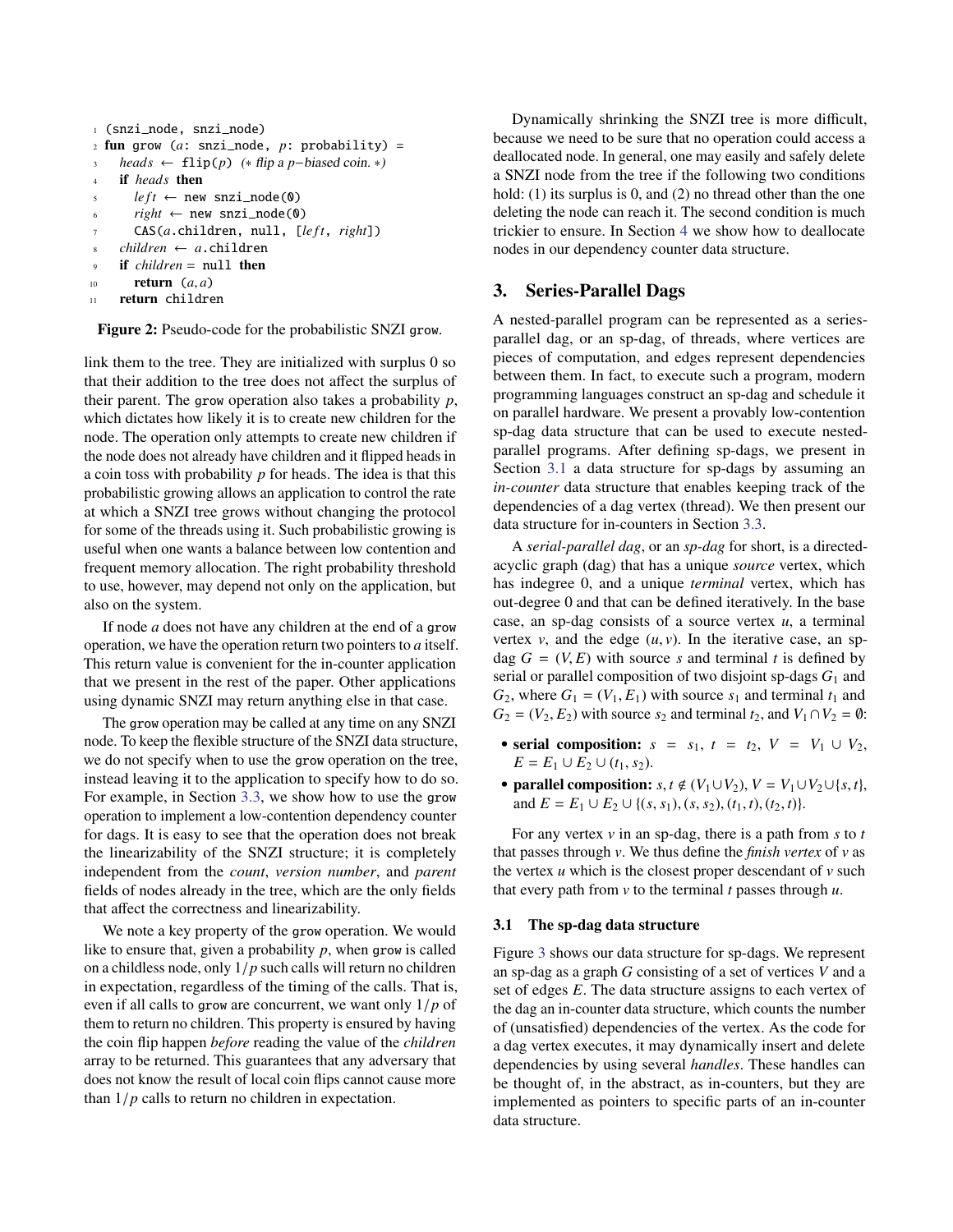More precisely, a vertex consists of

- a query handle (query), an increment handle (inc), and a decrement handle (dec),
- a flag first\_dec indicating whether the first or the second decrement handle should be used,
- a flag dead indicating whether vertex has been executed,
- the finish vertex fin of the vertex, and
- a body, which is a piece of code that will be run when the scheduler executes the vertex.

The sp-dag uses an in-counter data structure Incounter, whose implementation is described in the Section [3.3.](#page-5-0) The in-counter data structure supplies the following operations:

- make: takes an integer *n*, creates an in-counter with *n* as the initial count and returns a handle to the in-counter;
- increment: takes a vertex *v*, increments its in-counter, and returns two decrement and two increment handles;
- decrement: takes a vertex *v* and decrements its in-counter;
- is zero: takes a vertex *v* and returns true iff that incounter of *v* is zero.

Inspired by recent work on formulating a calculus for expressing a broad range of parallel computations [\[3\]](#page-11-10), our dag data structure provides several operations to construct and schedule dags dynamically at run time. The operation new\_vertex creates a vertex. It takes as arguments a finish vertex *u*, an increment handle *i*, a decrement handle *d*, and a number *n* indicating the number of dependencies it starts with. It allocates a fresh vertex, sets its dead and first\_dec flags to false, and sets the body for the vertex to be a dummy placeholder. It then creates an in-counter and a handle to it. The operation returns the new vertex along with the handle to its in-counter. The handle becomes the query handle. The operation make creates an sp-dag consisting of a root *u* and its finish vertex *z* and returns the root *u*. As can be seen in the function make, the increment and decrement handles of a vertex *v* always belong to the in-counter of *v*'s finish vertex.

A vertex *u* and its finish vertex *z* can be thought as a computation in which *u* executes the code specified by its body and then returns to *z*. This constraint implies that *z* serially depends on *u* because *z* can only be executed after *u*. As it executes, a vertex *u* can use the functions chain and spawn to "nest" another sequential or parallel computation (respectively) within the current computation.

The chain operation, which corresponds to serial composition of sp-dags, nests a sequential computation within the current computation. When a vertex *u* calls chain, the call creates two vertices *v* and *w* such that *w* serially depends on *v*. Furthermore, *v* serially depends on *u*, and *z* serially depends on *w*. After calling chain, *u* terminates and thus dies. The initial in-counters of *v* and *w* are set to 0 and 1 respectively (to indicate that *v* is ready for execution, but *w* is waiting on

```
module Incounter = \dots5 *)
module Dag =
G = (V, E)type handle = Incounter.handle
struct {
  handle query, inc, dec[2];
  boolean first_dec, dead;
  vertex fin;
  (void \rightarrow void) body;
} vertex;
(vertex, handle)
fun new_vertex (vertex u, handle i, handle d, int n) =
  V ← V ∪ {v}, v \notin V(v.firstDec, v.dead) ← (false, false)
  v \cdot \text{body} \leftarrow \{ \text{return } \}v.query ← Incounter.make (n)
  (v \cdot \text{fin}, v \cdot \text{inc}, v \cdot \text{dec}) \leftarrow (u, i, d)return (v, v.query)
(vertex,vertex)
fun make ()
  V \leftarrow \{v\}E \leftarrow \emptyset(v.firstDec, v.dead) ← (false, false)
  v \cdot \text{body} \leftarrow \{ \text{return } \}v.query ← Incounter.make (1)
  u \leftarrow new_vertex (u, v, query, v, query, 0)
  return (u, v)(vertex, vertex)
fun chain (vertex u) =
  (w, h) ← new_vertex (u.fin, u.inc, u.dec, 1)
  (v, h) \leftarrow new\_vertex (w, h, [h, h], \emptyset)E \leftarrow E \cup \{(u, v)\}u.dead ← true
  return (v, w)(vertex, vertex)
fun spawn (vertex u) =
  (d, i, j) \leftarrow Incounter.increment (u.find)(v, _) ← new_vertex (u.fin, i, d, 0)
  (w, _) ← new_vertex (u.fin, j, d, 0)
  E \leftarrow E \cup \{(u, v), (u, w)\}u.dead ← true
  return (v, w)void
fun signal (u: vertex) =
  Incounter.decrement (u.fin)
  E \leftarrow E \cup \{(u, u, fin)\}
```
Figure 3: The pseudo-code for our sp-dag data structure.

one other vertex). The edge  $(u, v)$  is inserted to the dag to indicate a satisfied dependency between *u* and *v*.

The spawn operation, which corresponds to parallel composition of sp-dags, nests a parallel computation with the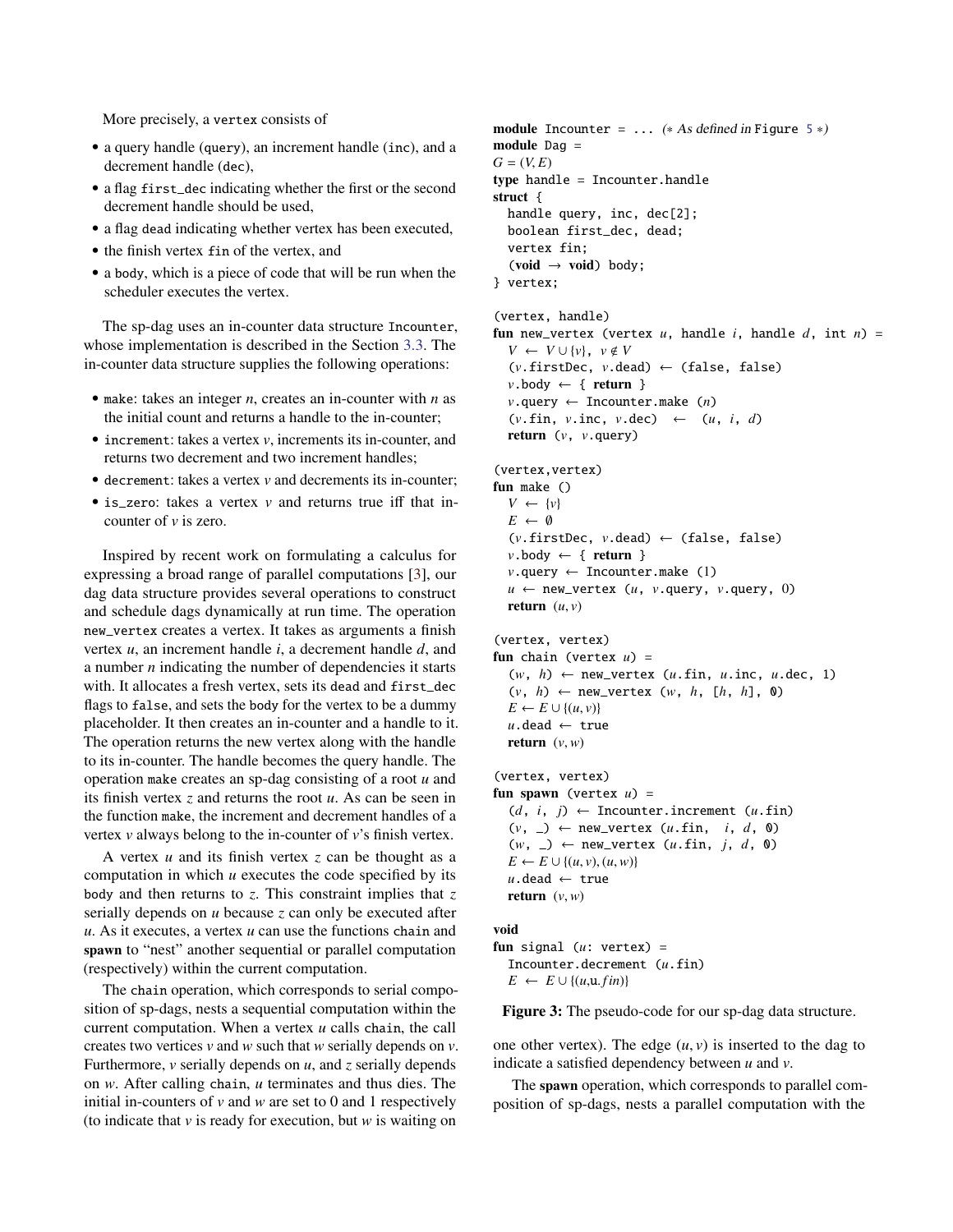current computation. When a vertex *u* calls spawn, the call creates two vertices, *v* and *w*, which depend serially on *u*, but are themselves parallel. The operation increments the in-counter of *u*'s finish node, to indicate a serial dependency between *u*'s finish vertex and the new vertices *v* and *w*. Even though two new vertices are created, the in-counter is incremented once, because one of the vertices can be thought of as a continuation of *u*. The increment operation returns two new increment handles *i* and *j* and a decrement-handle pair *d*. The spawn operation then creates the two vertices *v* and *w* using the two increment handles, one for each, and the decrement-handle pair *d* as a shared argument. Assigning each of *v* and *w* their own separate increment handles enables controlling contention at the in-counter of *u*'s finish node. As described in Section [3.3,](#page-5-0) sharing of the decrement handles by the new vertices  $(v, w)$  is critical to the efficiency. As with the chain operation, spawn must be the last operation performed by *u*. It therefore completes by creating the edges from *u* to *v* and *w*, and marking *u* dead.

The operation signal indicates the completion of its argument vertex *u* by decrementing the in-counter for its finish vertex  $v$ , and inserting the edge  $(u, v)$ .

In terms of efficiency, apart from calls to Incounter, the operations of sp-dags involve several simple, constant time, operations. The asymptotic complexity of the sp-dags is thus determined by the complexity of the in-counter data structure.

## 3.2 An Example

Although simple, the sp-dag data structure can be used to create any nested-parallel computation. As an example, we consider the classic parallel Fibonacci program, which computes *n th* Fibonacci number by recursively and in parallel computing the  $(n - 1)$ <sup>th</sup> and  $(n - 2)$ <sup>nd</sup> numbers. Figure [4](#page-5-1) illustrates the code for this example based on the sp-dag data structure and a Scheduler module that implements a standard parallel scheduler, such as work stealing [\[2,](#page-11-11) [8\]](#page-11-12). The function fib\_main initializes the system by calling the function Scheduler.initialize and then creates the root and the final vertex of the dag. It then sets the body of the root to run fib, passing the arguments *n* and *result*. The vertices *root* and *f inal* are then given to the scheduler to be executed. The scheduler returns when the computation is finished, which leads to the return of the result.

The function fib implements the parallel Fibonacci function. The function start by creating a chain  $(u, v)$ , passing this\_vertex, which is the variable indicating the currently executing vertex, as the parent to the root of the chain. The body of *u* is set to spawn the two recursive calls and the body of *v* is set to compute the final result by summing the return values of the recursive calls. Note that when spawning vertices the body of *u* uses this\_vertex as a parent for the vertices created. Since the body is executed when *u* is executed, at the point of execution this\_vertex is equal to *u*.

```
fib (n: int, dest: int ref) =
  if n \leq 1 then
    dest \leftarrow nelse
    res1 =alloc ()
    res2 =alloc ()
    (u, v) \leftarrow Dag.chain (this_vertex)
    u \cdot \text{body} \leftarrow \text{lambda} (). {
                   (w1, w2) =Dag.spawn (this_vertex)
                   w1.body ← lambda ().fib (n − 1,res1)
                   w2.body ← lambda ().fib (n − 2,res2)
                   Scheduler.add (w1,w2)
                 }
    v.body ← lambda (). ∗dest ← ∗res1 + ∗res2
    Scheduler.add (u, v)
fib_main (n: int) =
   int result;
   Scheduler.initialize ()
   (root, final) \leftarrow Dag.make()root.body \leftarrow lambda ().fib (d, &result)
```
Figure 4: Fibonnacci example. The parallel recursive function at the top and the main function, where execution starts, at the bottom.

#### <span id="page-5-0"></span>3.3 Incounters

return *result*

Scheduler.add (root, final)

We present the in-counter: a time and space efficient lowcontention data structure for keeping track of pending dependencies in sp-dags. When a new dependency for vertex  $\nu$  is created in the dag, its in-counter is incremented. When a dependency vertex in the dag terminates, *v*'s in-counter is decremented.

Our goal is to ensure that the increment and decrement operations are quick; that is, that they access few memory locations and encounter little contention. These goals could seem contradictory at first—if operations access few memory locations then they would conflict often. Our in-counter data structure circumvents this issue by ensuring that each operation accesses few memory locations that are mostly *disjoint* from those of others.

The in-counter is fundamentally a dynamic SNZI tree. To ensure disjointness of memory accesses, the data structure assigns different *handles* to different dag vertices. These handles are pointers to SNZI nodes within the in-counter, dictating where in the tree an operation should begin. Thus, if two threads have different handles, their operations will access different memory locations.

The in-counter data structure ensures the invariant that only the leaves have a surplus of zero. This allow us to exploit an important property of SNZI: operations complete when they visit a node with positive surplus, effectively stopping propagation of the change up the tree. Specifically,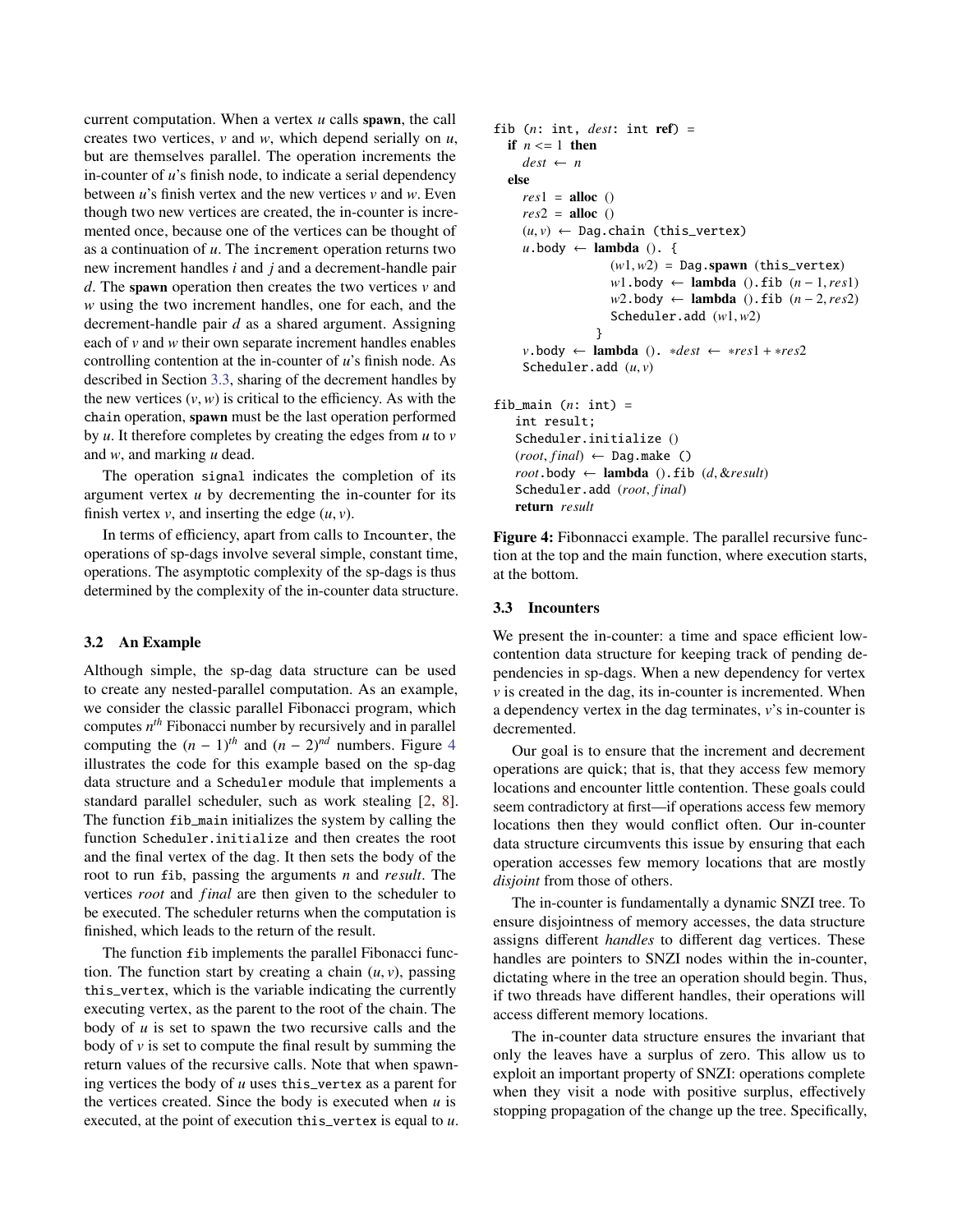```
1 module Incounter =
2 type handle = snzi_node (* A handle is a snzi node *)
 3
4 (∗ Growth probability: architecture specific constant. ∗)
p \leftarrow \dots6
7 (∗ Make a new counter with surplus n. ∗)
8 handle
9 fun make (n) = snzi_make (n)10
11 (* Auxiliary function: select decrement handle. *)
12 handle
13 fun claim_dec (vertex u) =
14 if CAS (u.firstDec, false, true) then u.dec[0]
15 else u.dec[1]
16
17 (* Increment u's target dependency counter. *)
18 (handle[2], handle, handle)
19 fun increment (vertex u) =
20 (a, b) \leftarrow \text{grow}(u.\text{inc}, p)21 (i_1, i_2) \leftarrow (a, b)22 if u is a left child then d_2 \leftarrow a23 else d_2 \leftarrow b24 \text{snz}i_arrive (d_2)25 d_1 \leftarrow \text{claim\_dec}(u)26 return [[d1,d2],i1,i2]
27
28 (∗ Decrement u's counter. ∗)
29 void
30 fun decrement (vertex u) =
31 d ← claim_dec (u)
32 snzi_depart (d)
33
34 (∗ Check that u's counter is zero. ∗)
35 boolean
36 fun is_zero (u) = return snzi_isZero(u.query)
```
<span id="page-6-4"></span><span id="page-6-3"></span><span id="page-6-2"></span><span id="page-6-1"></span>Figure 5: The pseudo-code for the in-counter data structure.

an increment that starts at a leaf completes quickly when it visits the parent. To maintain this invariant, we have to be careful about which SNZI nodes are decremented.

Figure [5](#page-6-0) shows the pseudo-code for the in-counter data structure. The in-counter's interface is similar to the original SNZI data structure: the operation make creates an instance of the data structure and returns a handle to it. The operation increment is meant to be used when a dag vertex spawns. It takes in a dag vertex, and uses its increment handle to increment the SNZI node's surplus. Before doing so, it calls the grow operation. Intuitively, this growth request notifies the tree of possible contention in the future and gives it a chance to grow to accommodate a higher load. The increment operation returns handles to other nodes in the SNZI tree, that is, two decrement handles and two increment handles, indicating where the newly spawned children of the dag vertex should perform their increment or decrement. The operation decrement is meant to be used when a dag vertex signals the end of its computation. It takes in dag vertex, and uses its decrement handle to decrement the surplus of a previously incremented node.

Since the increment operation is the only thing that can cause growth in the SNZI tree, the structure of the tree is determined by the operations performed on the in-counter structure. The tree is therefore not necessarily balanced. However, as we establish in Section [4,](#page-7-0) the operations' running time does not depend on the depth of the tree. In fact, we show that the operations complete in constant amortized time and also lead to constant amortized contention.

To understand the implementation, it is helpful to consider the way the sp-dag structure uses the in-counter operations. The increment operation is called by a dag vertex when the vertex calls the spawn operation, which uses the vertex's increment handle to determine the node in the SNZI tree, where an arrive operation will start. To find the place, the increment operation first uses a grow operation to check whether the SNZI node pointed at by the handle has children. Additionally, the operation creates new children if necessary (line [20\)](#page-6-1). Intuitively, we create new SNZI nodes to reduce contention by using more space. Thus, if the increment handle has children, we should make use of them and start our arrive operation there. This is exactly what the increment operation does (line [24\)](#page-6-2). Note that, in case the grow operation does not return new children, we simply have the arrive operation start at the increment handle. The increment operation returns two increment handles and two decrement handles; one of each for each of the dag vertex's new children.

The in-counter algorithm makes use of an important SNZI property: decrements at the top of the tree do not affect any node below them. Furthermore, if there is a depart operation at SNZI node *a*, it cannot cause *a* to phase change as long there is surplus anywhere in *a*'s subtree. These observations lead to the following intuition: to minimize phase changes in the SNZI tree, priority should be given to decrementing nodes closer to the root.

Thus, each dag vertex stores two decrement handles rather than just one. These two decrement handles are shared with the vertex's sibling, and they are ordered: the first handle always points to a SNZI node that is higher in the tree than the second. Decrement handle is needed by the decrement operation (line [31\)](#page-6-3) and the increment operation. Recall that an increment always returns two decrement handles. One of these decrement handles always points to the SNZI node on which the increment operation started its arrive. However, the other one is inherited from the parent dag vertex (the one that invoked the increment). To preserve the invariant, the incrementing vertex needs to claim a decrement handle (line [25\)](#page-6-4). The two decrement handles returned are always ordered as follows: first, the one inherited from the parent, and, then, the one pointing at the freshly incremented SNZI node. In this way, we guarantee that the first decrement handle in any pair points higher in the tree than its counterpart. When a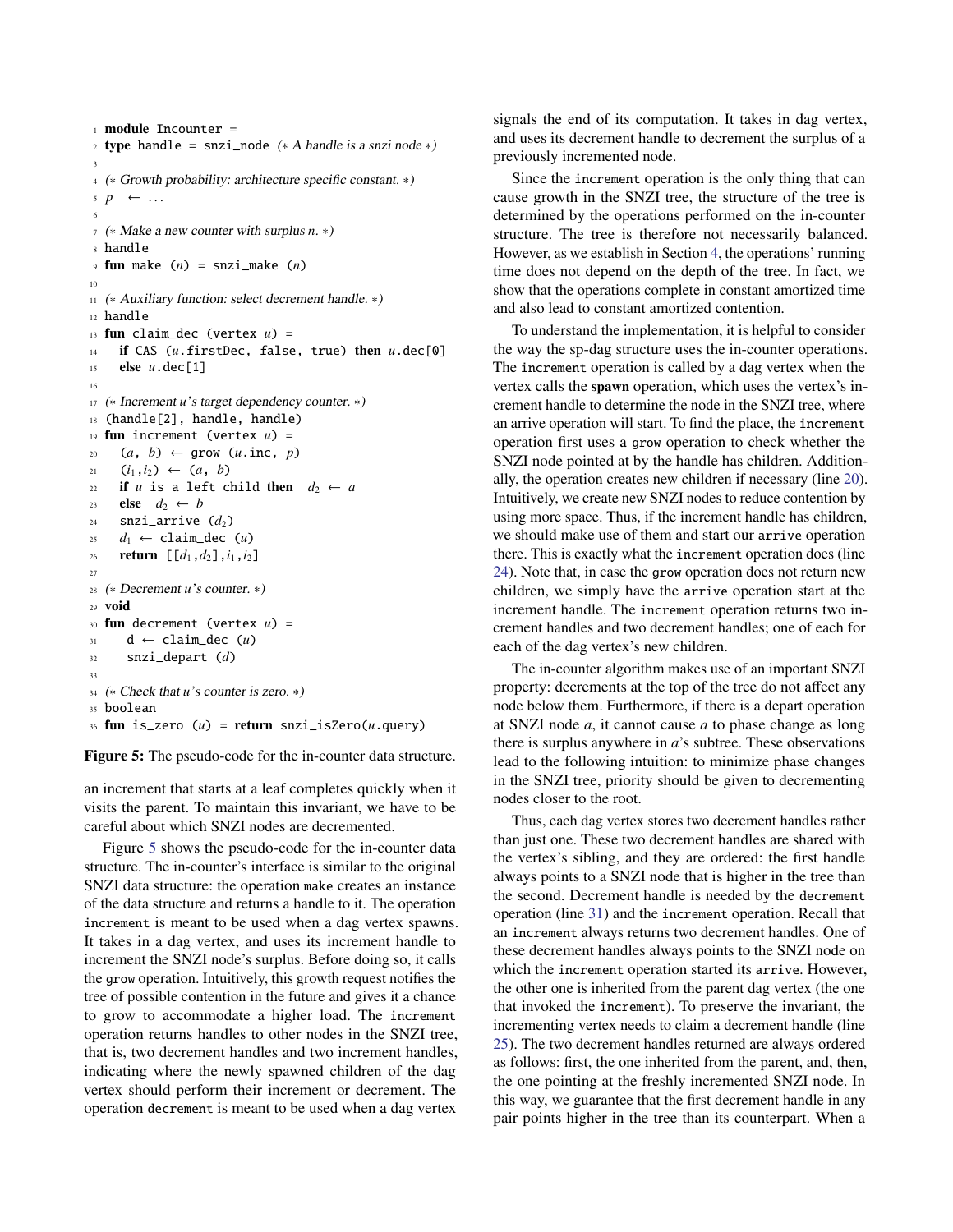decrement handle is needed, the two dag vertices determine which handle to use through a test-and-set. The first of the two to make use of a decrement handle will take the first handle, thus ensuring that higher SNZI nodes are decremented earlier. We rely on this property to prove our bounds in Lemma [4.6.](#page-8-0)

Note that, in an increment operation, the decrement handle is claimed only *after* the arrive has completed. This key invariant helps to ensure that phase changes rarely occur in the SNZI tree, thus leading to fast operations.

# <span id="page-7-0"></span>4. Correctness and Analysis

We first prove that our in-counter data structure is linearizable and then establish its time and space efficiency. Due to lack of space, we only present the proof for the case where the probability used for the grow operation is 1, i.e., the SNZI tree grows on every increment operation. The proof for different growth probabilities is similar (and leads to contention that depends on the probability given) but more intricate, and is therefore left for the journal version of this paper.

We say that the in-counter is correct if any is\_zero operation at the root of the tree correctly indicates whether there is a surplus of increment operations over decrement operations. To prove correctness, we establish a symmetry with the original SNZI data structure. Note that each increment, decrement, and is\_zero operation calls the corresponding SNZI operation (i.e., arrive, depart, query respectively) exactly once. We define the linearization points of each operation as that of the corresponding SNZI operation.

Since the correctness condition for the in-counter and for SNZI are the same, we have the following observation.

## <span id="page-7-1"></span>Observation 1. *An execution of the in-counter is linearizable if the corresponding SNZI execution is linearizable.*

At this point, we recall that any SNZI run is linearizable if there are never more departs than arrives on any node, i.e., surplus at any node is never negative [\[14\]](#page-11-0). We show that this invariant indeed holds for any valid execution of the incounter data structure, and therefore that any valid execution is linearizable. We define a valid execution as follows.

Definition 1. *An in-counter execution is* valid *if any handle passed as argument to the* decrement *operation was returned by a prior* increment *operation. Furthermore, that handle is passed to at most one* decrement *operation.*

#### Lemma 4.1. *Any valid in-counter execution is linearizable.*

*Proof.* Observe that every increment operation generates one new decrement handle, and that handle points to the node at which this increment's arrive operation was called. Thus, in valid executions, any depart on the underlying SNZI data structure (which is always called by the decrement operation) has a corresponding arrive at an earlier point in time. Therefore, there are never more departs than arrives at any SNZI node, and the corresponding SNZI execution is linearizable. From Observation [1,](#page-7-1) the in-counter execution is linearizable as well.

It is easy to see that any execution of the in-counter that only accesses the object as prescribed by the sp-dag algorithm is valid. From this observation, the main theorem follows immediately.

Theorem 4.2. *Any execution of the in-counter through spdag accesses is linearizable.*

#### 4.1 Running Time

To prove that the in-counter is efficient, we analyze sharedmemory steps and contention separately: we first show that every operation takes an amortized constant number of shared memory steps, and then we show that each shared memory location experiences constant amortized contention at any time. In our analysis, we do not consider is\_zero, since it does not do any non-trivial shared memory steps.

For the analysis, consider an execution on an sp-dag, starting with a dag, consisting of a single root vertex and its corresponding finish vertex. Further, observe that this finish vertex has a single SNZI node as the root of its in-counter. Note that all shared memory steps in the execution are on the in-counter. We begin by making an important observation.

# <span id="page-7-3"></span>Lemma 4.3. *There exist at most one increment and one decrement handle pointing to any given SNZI node.*

To prove this lemma, note that every increment operation creates new children for the SNZI node whose handle is used, and thus does not produce another handle to that node. A simple induction, starting with the fact that the root node only has one handle pointing to it, yields the result.

We now want to show that every operation on the incounter performs an amortized constant number of shared memory steps. First, note that the only calls in the in-counter operations that might result in more than a constant number of steps are their corresponding SNZI operations. The SNZI operations do a constant number of shared memory steps per node they reach, but they can be recursively called up an arbitrarily long path in the tree, as long as nodes in that path phase change due to the operation. That is, frequent phase changing in the SNZI nodes will cause operations on the data structure to be slower. In fact, we show that on average, the length of the path traversed by an arrive or depart operation is constant, when those SNZI operations are called only through the in-counter operations.

We say that a dag vertex is *live* if it is not marked dead and a handle is live if it is owned by a live vertex. We have the following lemma about live vertices.

<span id="page-7-2"></span>Lemma 4.4. *If dag vertex v is live, then it has not used* claim\_dec *to claim a decrement handle.*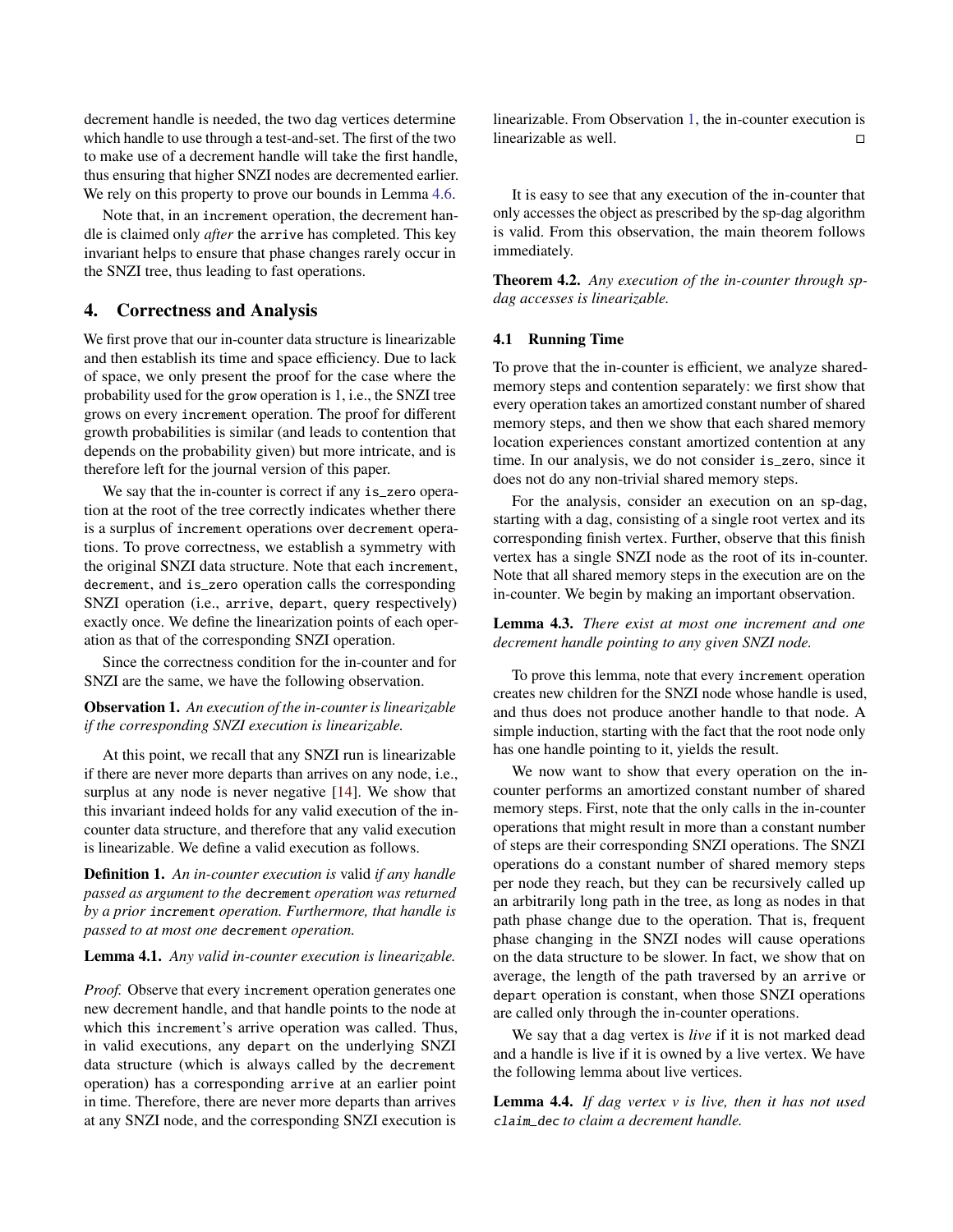Keeping track of live vertices in the dag is important in the analysis, since by Lemma [4.4,](#page-7-2) these are the vertices that can use their handles and potentially cause more contention.

To show that operations on SNZI nodes are fast, we begin by considering executions in which only increment operations are allowed, and no decrements happen on the in-counter. Our goal is to show that the in-counter's SNZI tree is relatively saturated, so that arrive operations that are called within a increment only access a constant number of nodes. After we establish that increment operations are fast when decrements are not allowed, we bring back the decrement operations and see that they cannot slow down the increments.

<span id="page-8-1"></span>Lemma 4.5. *Without any decrement operations, when there are no* increment*s mid-execution, only leaves of the incounter's SNZI tree can have surplus 0.*

*Proof.* The proof is by induction on the number of increment operations called on the in-counter. The tree is initialized with one node with surplus 1. Thus, when there have been 0 increments, no node has surplus 0. Assume that the lemma holds for in-counters that have had up to *k* increments on them. Consider an in-counter that has had *k* increments, and consider a new increment operation invoked on node *a* in the tree. If *a* is not a leaf, the grow operation does not create new children for *a*, and the tree does not grow. Thus, the lemma still holds. If *a* is a leaf, the increment operation creates two children for *a* and starts an arrive operation on one of the children. As a consequence of the SNZI invariant, we know that the surplus of *a* increased by 1. After the increment, regardless of what its surplus was before this operation, *a* cannot have surplus 0, and the lemma still holds.  $\square$ 

By Lemma [4.5,](#page-8-1) we know that, ignoring any effect that decrements may have, the tree has surplus in all non-leaf nodes. Recall that an arrive operation that reaches a node with positive surplus will terminate at that node. Thus, any arrive operation invoked on this tree will only climb up a path until it reaches the first node that was not a leaf before this increment started. That is, since each increment only expands the tree by at most one level, any arrive operation will reach at most 3 nodes.

We now bring back the decrement operations. The danger with decrements is that they could potentially cause nonleaf nodes to phase change back to 0 surplus, meaning that an arrive operation in that node's subtree might have to traverse a long path up the SNZI tree. Our main lemma shows that traversal of a long path can never happen; if a decrement causes a vertex's surplus to go back to 0, then no subsequent increment operation will start in that node's subtree. We present the proof in the full version.

<span id="page-8-0"></span>Lemma 4.6. *If an in-counter node a at any point had a surplus and then phase changed to* 0 *surplus, then no live vertices in the dag point anywhere in its subtree.*

Note that Lemma [4.5](#page-8-1) and Lemma [4.6](#page-8-0) immediately give us the following important property.

Corollary 4.7. *No* increment *operation can invoke more than 3 arrive operations on the SNZI tree.*

*Proof.* We already saw that by Lemma [4.5,](#page-8-1) if no decrements happen, then each increment operation can invoke at most 3 arrive operations.

Now consider decrements as well. Note that if a non-leaf node has surplus 0 and there is no increment mid-operation at that node, then it must have previously had surplus (again by Lemma [4.5\)](#page-8-1). By Lemma [4.6,](#page-8-0) no new increment operations can happen on that node's subtree. Thus, even allowing for decrement operations, no increment operation can invoke more than 3 arrives on the SNZI tree.

To finish the proof, we amortize the number of departs invoked by decrements against the arrives invoked by increments. Recall that the number of departs invoked on a SNZI tree is at most the number of arrives invoked on it. We get the following theorem:

# <span id="page-8-2"></span>Theorem 4.8. *Any operation performed on the in-counter itself calls an amortized O*(1) *operations on the SNZI tree.*

We now move on to analyzing the amount of contention a process experiences when executing an operation on the incounter. Note that there have been several models suggested to account for contention, as discussed in Section [6.](#page-10-0) In our contention analysis, we say that an operation contends with a shared memory step if that step is non-trivial, and it could, in any execution, be concurrent with the operation at the same memory location. Our results are valid in any contention model in which trivial operations do not affect contention (i.e. such as stalls [\[16\]](#page-11-5), the CRQW model [\[21\]](#page-12-17), etc.).

<span id="page-8-3"></span>Theorem 4.9. *Any operation executed on the in-counter experiences O*(1) *amortized contention.*

*Proof.* We show something stronger: the maximum number of operations that access a single SNZI node over the course of an entire dag computation (other than is\_zero operations on the root) is constant.

Consider a node *a* in the SNZI tree. By Lemma [4.3,](#page-7-3) only one increment operation ever starts its arrive at *a*. That increment has exactly one corresponding decrement whose depart starts at *a*. By the SNZI algorithm, an arrive at *a*'s child only propagates up to *a* if that child's surplus was 0 before the arrive. By Lemma [4.6,](#page-8-0) this situation can only happen once; if *a*'s child's surplus returns to 0 after being higher, the counter will never be incremented again. Thus, each of *a*'s children can only ever be responsible for at most two operations that access *a*; the initial arrive and the final depart from that subtree.

In total, we get a maximum of 6 operations that access *a* over the course of the computation. Note also that the first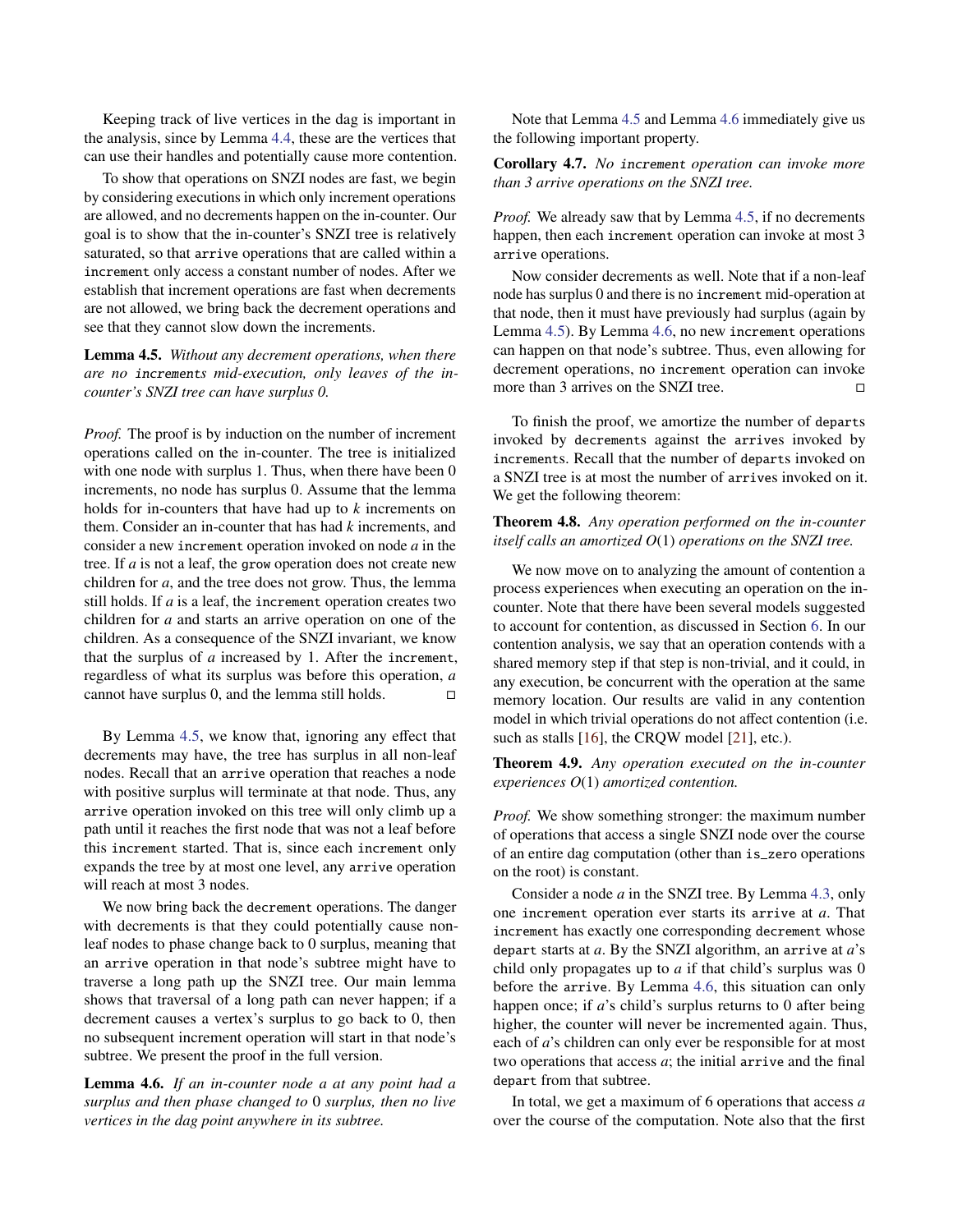arrive at a node always strictly precedes any other operation in that node's subtree. Thus, concurrent arrive operations are not an issue. Therefore, any operation on the in-counter can be concurrent with at most 4 other operations per SNZI node it accesses. By Theorem [4.8,](#page-8-2) every operation on the in-counter accesses amortized *O*(1) nodes. Therefore, any such operation experiences amortized  $O(1)$  contention.  $\square$ 

## 4.2 Space bounds

Shrinking the tree by removing unnecessary nodes is tricky because, in its most general form, an ideal solution likely requires knowing the future of the computation. Knowing where in the tree to shrink requires knowing which nodes are not likey to be incremented in the future. For the specific case of the grow probability of 1, we establish a safety property that makes it possible to keep the data structure compact by removing SNZI nodes that correspond to deleted sub-graphs of the sp-dag. Due to space constraints, we present the details in the full version [\[1\]](#page-11-9).

# <span id="page-9-0"></span>5. Experimental evaluation

We report an empirical comparison between our in-counter algorithm, the simple fetch-and-add counter, and an algorithm using fixed-size SNZI trees. Our implementation consists of a small, C++ a library that uses a state-of-the-art, implementation of a work-stealing scheduler [\[2\]](#page-11-11). Overall, our results show that the simple, fetch-and-add counter performs well only when there is one core, the fixed-size SNZI trees scale better, but our in-counter algorithm outperforms the others when the core count is two or more.

*Implementation.* Our implementation of core SNZI operations snzi\_arrive and snzi\_depart follows closely the algorithm presented in the original SNZI paper, except for two differences. First, we do not need snzi\_query because readiness detection is performed via the return result of snzi\_depart. This method suffices because only the caller of snzi\_depart can bring the count to zero. Second, our snzi\_depart returns true if the call brought the counter to zero. To control the grain of contention, we use the probabilistic technique presented in Section [2,](#page-2-0) with probability  $p := \frac{1}{25c}$ , where *c* is the number of cores. The idea of using *c* is to try to keep contention the same as the number of

<span id="page-9-1"></span>

| fun $fanin\_rec(n)$                     | fun indegree $2(n)$                         |
|-----------------------------------------|---------------------------------------------|
| if $n \geq 2$                           | if $n \geq 2$                               |
| async $fanin\_rec(n/2)$                 | finish $\{$                                 |
| async $fanin\_rec(n/2)$                 | async indegree2 $(n/2)$                     |
|                                         | async $indegree2(n/2)$                      |
| fun $fanh(n)$                           |                                             |
| finish $\{f_{\text{anin\_rec}(n)}\}$    |                                             |
| <b>Figure 6:</b> Fan-in bench-<br>mark. | <b>Figure 7:</b> Indegree-2 bench-<br>mark. |

cores increase. We chose the constant factor 25, because it yields good results, but as our Threshold study, described below, shows many other constants also yield good results, e.g., any constant in the range  $2.5c \leq p \leq 25c$  yields qualitatively the same results. The implementation of the sp-dags and in-counter data structures (Section [3\)](#page-3-0) build on the SNZI data structure. The sp-dags interface enables writing nestedparallel programs, using various constructs, such as fork-join and async-finish; we use the latter in our experiments.

We compare our in-counter with an atomic, fetch-andadd counter because the fetch-and-add counter is optimal for very small numbers of cores. For higher number of cores, we designed a different, SNZI-based algorithm that uses a fixed-depth SNZI tree. This algorithm gives us another point of comparison, by offering a data structure that uses the existing state of the art more directly. The fixed-depth SNZI algorithm allocates for each finish block a SNZI tree of  $2^{d+1}$  – 1 nodes, for a given depth *d*. To maintain the critical SNZI invariant that the surplus of a SNZI node never becomes negative, the fixed-depth SNZI algorithm ensures that every snzi\_depart call targets the same SNZI node that was targeted by a matching snzi\_arrive call. To determine which SNZI node to be targeted by a snzi\_arrive call, we map DAG vertices to SNZI nodes using a hash function to ensure that operations are spread evenly across the SNZI tree.

*Experimental setup.* We compiled the code using GCC -O2 -march=native (version 5.2). Our machine has four Intel E7-4870 chips and 1Tb of RAM and runs Ubuntu Linux kernel v3.13.0-66-generic. Each chip has ten cores (40 total) and shares a 30Mb L3 cache. Each core runs at 2.4Ghz and has 256Kb of L2 cache and 32Kb of L1 cache. The machine has a non-uniform memory architecture (NUMA), whereby RAM is partitioned into four banks. Pages are, by default in our Linux distribution, allocated to banks according to the first-touch policy, which assigns a freshly allocated page to the bank of the processor that first accesses the page. An alternative policy assigns pages to banks in a roundrobin fashion. We determined that, for the purposes of our experiments, the choice of NUMA policy has no significant impact on our main results. The experiment we performed to back this claim is described in more detail in the full paper [\[1\]](#page-11-9). For all other experiments, we used the round-robin policy.

*Benchmarks:*fanin *and* indegree2*.* To study scalability, we use the two small benchmarks shown in Figures [6](#page-9-1) and [7.](#page-9-1) The fanin benchmark performs *n* async calls, all of which synchronize at a single finish block, making the finish block a potential source of contention. The fanin benchmark implements a common pattern, such as a parallel-for, where a number of independent computations are forked to execute in parallel and synchronize at termination. Our second benchmark, indegree2 implements the same pattern as in fanin but by using binary fork join. This program yields a computation dag in which each finish vertex has indegree 2.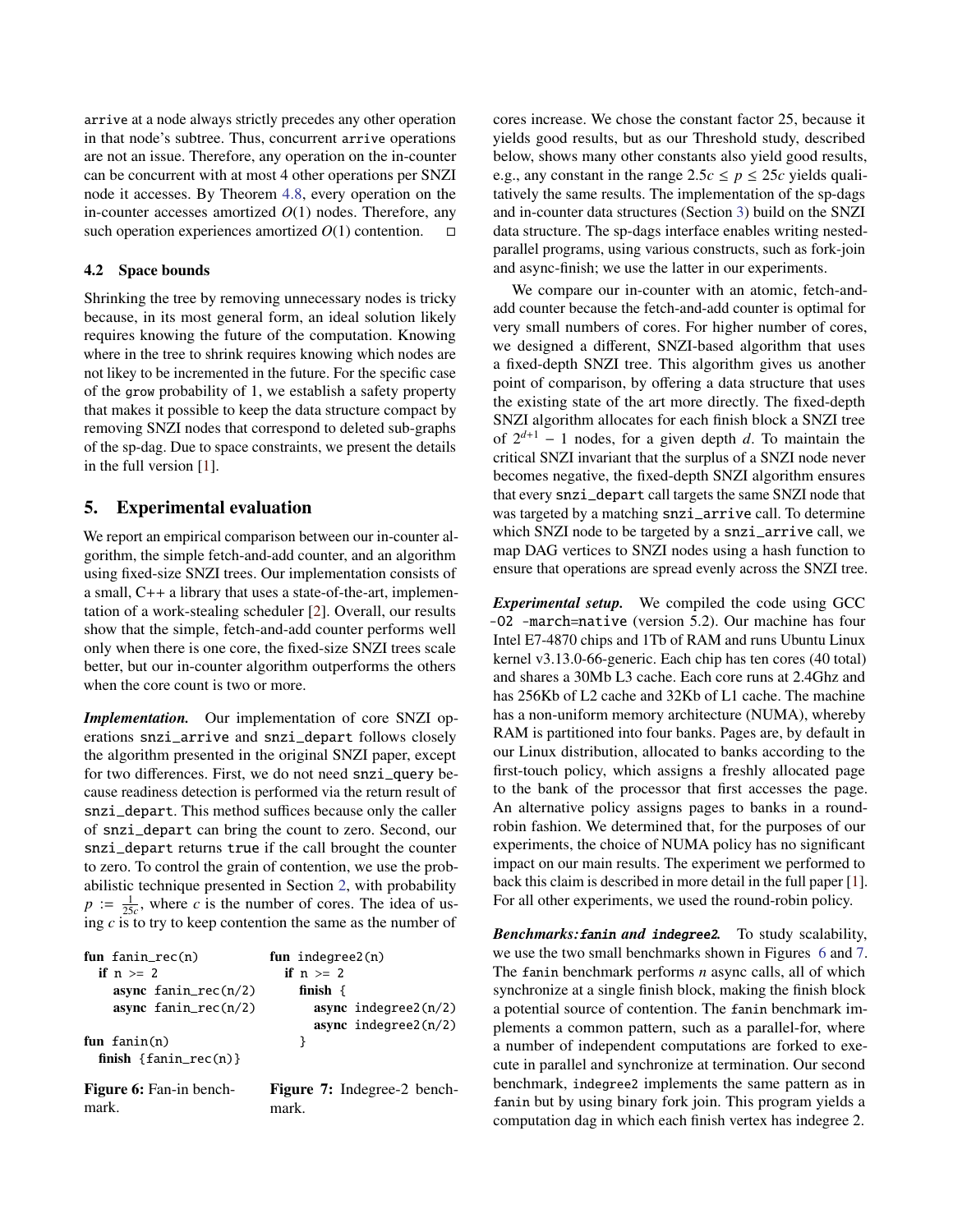<span id="page-10-1"></span>



**Figure 8:** Fanin benchmark with  $n = 8$ million, & varying number of processors. Higher is better.

Figure 9: Fanin benchmark, varying the number of operations *n*. Higher is better.

*Scalability study.* Figure [8](#page-10-1) shows the scalability of the fanin benchmark using different counter data structures. With one core, the Fetch  $\&$  Add counter performs best because there is no contention, but with more, Fetch & Add gives worst performance for all core counts (this pattern is occluded by the other curves). For more than one core, our in-counter performs the best. The fixed-depth SNZI algorithm scales poorly when depth is small, doing best at the tree depth of 8, where there are enough nodes to deal with contention among 40 cores. Increasing the depth further does not improve the performance, however.

*Size-invariance study.* Theorem [4.9](#page-8-3) shows that the amortized contention of our in-counter is constant. We test this result empirically by measuring the running time of the fanin benchmark for different input parameters *n*. As shown in Figure [9,](#page-10-1) for all input sizes considered and for all core counts, the throughput is within a factor 2 of the single-core (nocontention) Fetch & Add counter. The throughput suffers a bit for the smaller values of *n* because, at these values, there is not enough useful parallelism to feed the available cores. not improve the performance, nowever.<br>
Size-invariance study. Theorem 4.9 shows that the amor-<br>
trigal contention of our in-counter is consistent. We test this different setting for  $p = \frac{1}{100}$ <br>
streshold according for

*Low-indegree study.* Our next experiment examines the overhead imposed by the in-counter by using the indegree2 benchmark shown in Figure [7.](#page-9-1) The results, illustrated in Figure [10,](#page-10-1) show that our in-counter data structure is within a factor 2 of the best performer, the fetch-and-add counter. For SNZI, we only considered small-depths, since larger ones took too long to run. With the fixed-depth SNZI, the benchmark creates many finish blocks and thus many SNZI trees, becoming inefficient for large trees.

*Threshold study.* In Section [2,](#page-2-0) we presented a technique to control the grain of contention by expanding the SNZI tree dynamically. Here, we report, using the fanin benchmark, the results of varying the range of probabilities  $p = \frac{1}{threshold}$ 



Figure 10: Indegree-2 benchmark, using number of operations  $n = 8$  million. Higher is better.

<span id="page-10-2"></span>

Figure 11: Threshold experiment. Each bar represents a different setting for  $p = \frac{1}{threshold}$ . All runs were performed using 40 cores. Higher is better.

essentially any threshold between 50 and 1000 works well. We separately checked that on our test machine using a constant threshold such as 100 or 1000 yields good results when using any number of cores. On a machine, perhaps with many more cores, the best setting might be different or might also depend on the number of cores used.

# <span id="page-10-0"></span>6. Related Work

Upper bounds for several non-blocking data structures, accounting also for contention, have been proven for several tree- and list-based search structures [\[13,](#page-11-3) [18,](#page-12-6) [39\]](#page-12-7). In these upper bounds, contention factors in as a linear additive term, which is consistent with established lower bounds for many problems in the general concurrency model [\[15,](#page-11-13) [16,](#page-11-5) [27,](#page-12-8) [30\]](#page-12-9). In contrast, for relaxed counters, we show that contention for series-parallel programs can be upper bounded by a constant.

Complexity models for analyzing contention and techniques for designing algorithms for reducing contention has also been important subject of study [\[12,](#page-11-4) [20,](#page-12-18) [21,](#page-12-17) [31,](#page-12-19) [36\]](#page-12-20) Contention has also been identified as an important practical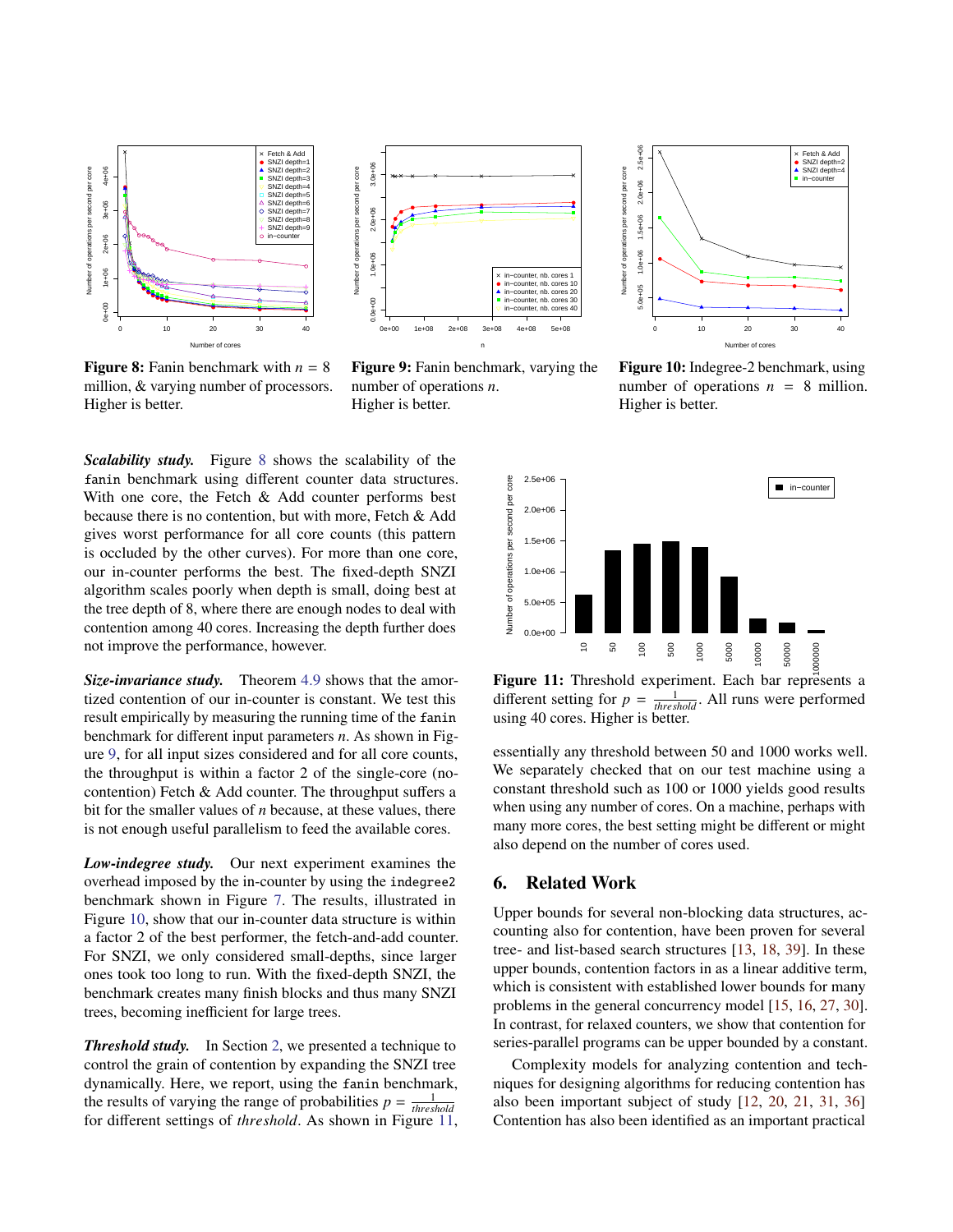performance issue in multiprocessor systems. Techniques that reduce contention by detecting and introducing wait periods or using tokens to be passed between threads proved to be essential for reducing detrimental effects of contention [\[4,](#page-11-14) [6\]](#page-11-15). Managing contention in software-transactional memory may require contention managers that schedule transactions care-fully to minimize aborted transactions [\[23,](#page-12-21) [26,](#page-12-22) [40,](#page-12-23) [41\]](#page-12-24).

In this paper, we consider non-blocking, or lock-free algorithms. Since our upper bounds are quite good, *O*(1), our algorithms guarantee that each operation completes quickly in our relaxed concurrency model. Wait-free data structures can guarantee similar properties in the general concurrency model [\[24,](#page-12-25) [25\]](#page-12-26). Such data structures were traditionally considered to be impractical, though recent results show that they may be also be practical [\[33,](#page-12-27) [44\]](#page-12-28).

# 7. Conclusion

The design and analysis of provably efficient concurrent and specifically non-blocking data structures has been a challenging problem. One reason is the complexity of the concurrency models. Another reason is the difficulty of accounting for important practical concerns, such as contention, that can significantly impact performance. In this paper, we show that it is possible to design provably efficient data structures under a slightly more restrictive but still important concurrency model: nested-parallel computations. Our results take advantage of certain structural invariants in nested parallel computations, specifically those that concern the creation, termination, and synchronization of threads. Interesting future research directions include the design and analysis of other concurrent data structures for the nested-parallel concurrency model and consideration of more general, but still restricted, models of concurrency, such as those based on futures.

# Acknowledgments

This research is partially supported by the a fellowship from Natural Sciences and Engineering Research Council of Canada (NSERC), and grants from National Science Foundation (CCF-1320563 and CCF-1408940) and European Research Council (grant ERC-2012-StG-308246). We are grateful to Doug Lea for his feedback on the paper.

## References

- <span id="page-11-9"></span>[1] Umut A. Acar, Naama Ben-David, and Mike Rainey. Contention in structured concurrency: Provably efficient dynamic nonzero indicators for nested parallel computation. Technical Report CMU-CS-16-133, Department of Computer Science, Carnegie Mellon University, 2016.
- <span id="page-11-11"></span>[2] Umut A. Acar, Arthur Charguéraud, and Mike Rainey. Scheduling parallel programs by work stealing with private deques. In *PPoPP '13*, 2013.
- <span id="page-11-10"></span>[3] Umut A. Acar, Arthur Charguéraud, Mike Rainey, and Filip Sieczkowski. Dag-calculus: A calculus for parallel computa-

tion. In *Proceedings of the 21st ACM SIGPLAN International Conference on Functional Programming*, ICFP 2016, pages 18–32, 2016.

- <span id="page-11-14"></span>[4] A. Agarwal and M. Cherian. Adaptive backoff synchronization techniques. In *Proceedings of the 16th Annual International Symposium on Computer Architecture*, ISCA '89, pages 396– 406, 1989.
- <span id="page-11-6"></span>[5] James H. Anderson and Yong-Jik Kim. An improved lower bound for the time complexity of mutual exclusion. *Distrib. Comput.*, 15(4):221–253, December 2002.
- <span id="page-11-15"></span>[6] T. E. Anderson. The performance of spin lock alternatives for shared-memory multiprocessors. *IEEE Trans. Parallel Distrib. Syst.*, 1(1):6–16, January 1990.
- <span id="page-11-1"></span>[7] Nimar S. Arora, Robert D. Blumofe, and C. Greg Plaxton. Thread scheduling for multiprogrammed multiprocessors. In *Proceedings of the tenth annual ACM symposium on Parallel algorithms and architectures*, SPAA '98, pages 119–129. ACM Press, 1998.
- <span id="page-11-12"></span>[8] Robert D. Blumofe and Charles E. Leiserson. Scheduling multithreaded computations by work stealing. *J. ACM*, 46:720– 748, September 1999.
- <span id="page-11-2"></span>[9] Trevor Brown, Faith Ellen, and Eric Ruppert. A general technique for non-blocking trees. In *Proceedings of the 19th ACM SIGPLAN Symposium on Principles and Practice of Parallel Programming*, PPoPP '14, pages 329–342, 2014.
- <span id="page-11-8"></span>[10] Philippe Charles, Christian Grothoff, Vijay Saraswat, Christopher Donawa, Allan Kielstra, Kemal Ebcioglu, Christoph von Praun, and Vivek Sarkar. X10: an object-oriented approach to non-uniform cluster computing. In *Proceedings of the 20th annual ACM SIGPLAN conference on Object-oriented programming, systems, languages, and applications*, OOPSLA '05, pages 519–538. ACM, 2005.
- <span id="page-11-7"></span>[11] Robert Cypher. The communication requirements of mutual exclusion. In *Proceedings of the Seventh Annual ACM Symposium on Parallel Algorithms and Architectures*, SPAA '95, pages 147–156, 1995.
- <span id="page-11-4"></span>[12] Cynthia Dwork, Maurice Herlihy, and Orli Waarts. Contention in shared memory algorithms. *Journal of the ACM (JACM)*, 44(6):779–805, 1997.
- <span id="page-11-3"></span>[13] Faith Ellen, Panagiota Fatourou, Joanna Helga, and Eric Ruppert. The amortized complexity of non-blocking binary search trees. In *Proceedings of the 2014 ACM Symposium on Principles of Distributed Computing*, PODC '14, pages 332–340, 2014.
- <span id="page-11-0"></span>[14] Faith Ellen, Yossi Lev, Victor Luchangco, and Mark Moir. Snzi: Scalable nonzero indicators. In *Proceedings of the Twentysixth Annual ACM Symposium on Principles of Distributed Computing*, PODC '07, pages 13–22, 2007.
- <span id="page-11-13"></span>[15] Faith Fich and Eric Ruppert. Hundreds of impossibility results for distributed computing. *Distrib. Comput.*, 16(2-3):121–163, September 2003.
- <span id="page-11-5"></span>[16] Faith Ellen Fich, Danny Hendler, and Nir Shavit. Linear lower bounds on real-world implementations of concurrent objects. In *Foundations of Computer Science, 2005. FOCS 2005. 46th Annual IEEE Symposium on*, pages 165–173. IEEE, 2005.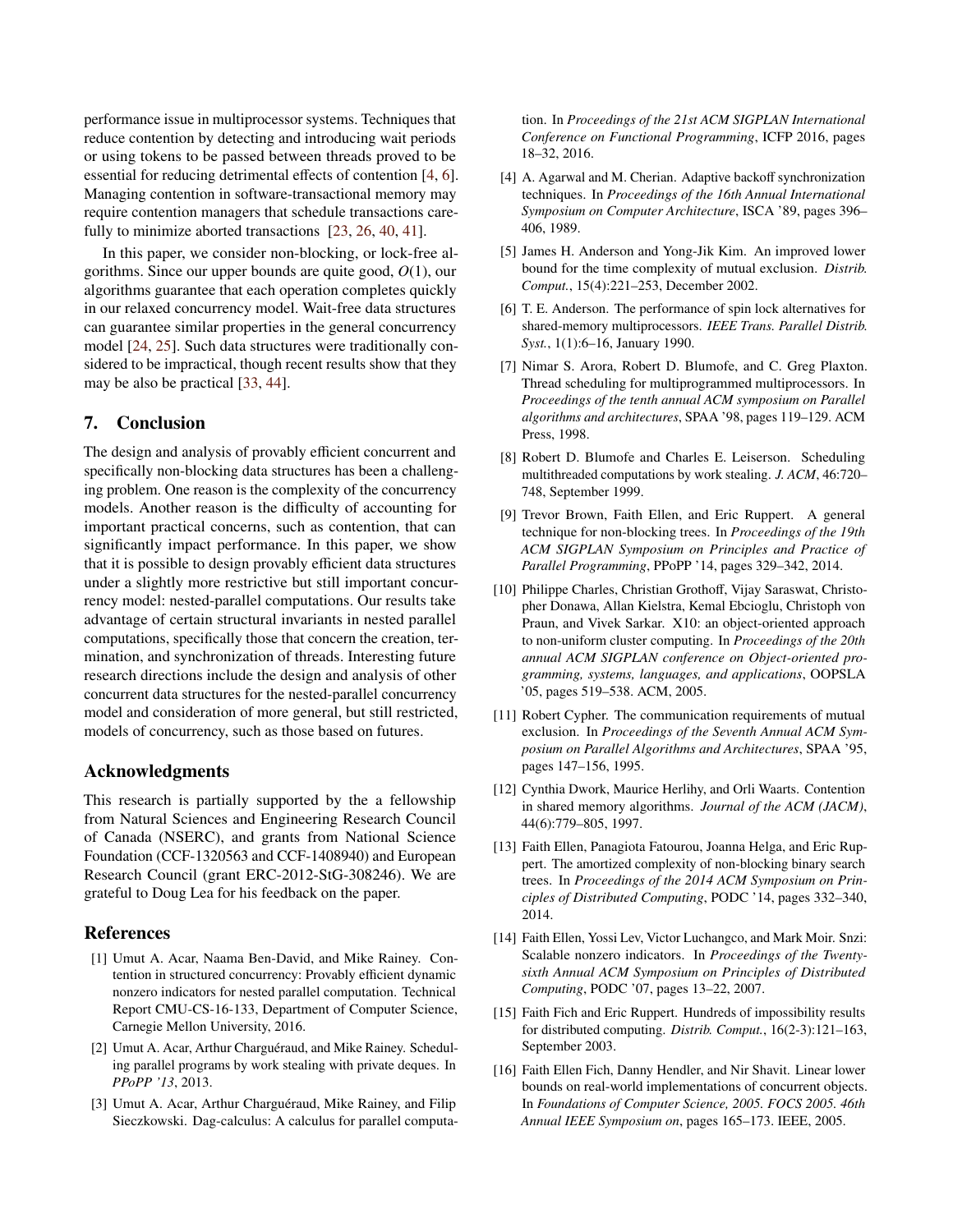- <span id="page-12-15"></span>[17] Matthew Fluet, Mike Rainey, John Reppy, and Adam Shaw. Implicitly threaded parallelism in Manticore. *Journal of Functional Programming*, 20(5-6):1–40, 2011.
- <span id="page-12-6"></span>[18] Mikhail Fomitchev and Eric Ruppert. Lock-free linked lists and skip lists. In *Proceedings of the Twenty-third Annual ACM Symposium on Principles of Distributed Computing*, PODC '04, pages 50–59, 2004.
- <span id="page-12-10"></span>[19] Matteo Frigo, Charles E. Leiserson, and Keith H. Randall. The implementation of the Cilk-5 multithreaded language. In *PLDI*, pages 212–223, 1998.
- <span id="page-12-18"></span>[20] Phillip B Gibbons, Yossi Matias, and Vijaya Ramachandran. Efficient low-contention parallel algorithms. In *Proceedings of the sixth annual ACM symposium on Parallel algorithms and architectures*, pages 236–247. ACM, 1994.
- <span id="page-12-17"></span>[21] Phillip B Gibbons, Yossi Matias, Vijaya Ramachandran, et al. The queue-read queue-write pram model: Accounting for contention in parallel algorithms. *SIAM Journal on Computing*, pages 638–648, 1997.
- <span id="page-12-1"></span>[22] James R. Goodman, Mary K. Vernon, and Philip J. Woest. Efficient synchronization primitives for large-scale cache-coherent multiprocessors. In *Proceedings of the Third International Conference on Architectural Support for Programming Languages and Operating Systems*, ASPLOS III, pages 64–75, 1989.
- <span id="page-12-21"></span>[23] Tim Harris and Keir Fraser. Language support for lightweight transactions. In *Proceedings of the 18th Annual ACM SIG-PLAN Conference on Object-oriented Programing, Systems, Languages, and Applications*, OOPSLA '03, pages 388–402, 2003.
- <span id="page-12-25"></span>[24] Maurice Herlihy. Wait-free synchronization. *ACM Trans. Program. Lang. Syst.*, 13:124–149, January 1991.
- <span id="page-12-26"></span>[25] Maurice Herlihy. A methodology for implementing highly concurrent data objects. *ACM Trans. Program. Lang. Syst.*, 15(5):745–770, November 1993.
- <span id="page-12-22"></span>[26] Maurice Herlihy, Victor Luchangco, Mark Moir, and William N Scherer III. Software transactional memory for dynamic-sized data structures. In *Proceedings of the twenty-second annual symposium on Principles of distributed computing*, pages 92– 101. ACM, 2003.
- <span id="page-12-8"></span>[27] Maurice Herlihy, Nir Shavit, and Orli Waarts. Linearizable counting networks. *Distributed Computing*, 9(4):193–203, 1996.
- <span id="page-12-12"></span>[28] Shams Mahmood Imam and Vivek Sarkay. Habanero-java library: a java 8 framework for multicore programming. In *2014 International Conference on Principles and Practices of Programming on the Java Platform Virtual Machines, Languages and Tools, PPPJ '14, Cracow, Poland, September 23-26, 2014*, pages 75–86, 2014.
- <span id="page-12-14"></span>[29] Intel. Intel threading building blocks. 2011. [https://www.](https://www.threadingbuildingblocks.org/) [threadingbuildingblocks.org/](https://www.threadingbuildingblocks.org/).
- <span id="page-12-9"></span>[30] Prasad Jayanti, King Tan, and Sam Toueg. Time and space lower bounds for nonblocking implementations. *SIAM Journal on Computing*, 30(2):438–456, 2000.
- <span id="page-12-19"></span>[31] Richard M Karp and Yanjun Zhang. Randomized parallel algorithms for backtrack search and branch-and-bound computation. *Journal of the ACM (JACM)*, 40(3):765–789, 1993.
- <span id="page-12-16"></span>[32] Gabriele Keller, Manuel M.T. Chakravarty, Roman Leshchinskiy, Simon Peyton Jones, and Ben Lippmeier. Regular, shapepolymorphic, parallel arrays in haskell. In *Proceedings of the 15th ACM SIGPLAN international conference on Functional programming*, ICFP '10, pages 261–272, 2010.
- <span id="page-12-27"></span>[33] Alex Kogan and Erez Petrank. A methodology for creating fast wait-free data structures. In *Proceedings of the 17th ACM SIGPLAN Symposium on Principles and Practice of Parallel Programming*, PPoPP '12, pages 141–150, 2012.
- <span id="page-12-11"></span>[34] Doug Lea. A java fork/join framework. In *Proceedings of the ACM 2000 conference on Java Grande*, JAVA '00, pages 36–43, 2000.
- <span id="page-12-13"></span>[35] Daan Leijen, Wolfram Schulte, and Sebastian Burckhardt. The design of a task parallel library. In *Proceedings of the 24th ACM SIGPLAN conference on Object oriented programming systems languages and applications*, OOPSLA '09, pages 227– 242, 2009.
- <span id="page-12-20"></span>[36] Pangfeng Liu, William Aiello, and Sandeep Bhatt. An atomic model for message-passing. In *Proceedings of the fifth annual ACM symposium on Parallel algorithms and architectures*, pages 154–163. ACM, 1993.
- <span id="page-12-4"></span>[37] Maged M. Michael and Michael L. Scott. Nonblocking algorithms and preemption-safe locking on multiprogrammed shared memory multiprocessors. *J. Parallel Distrib. Comput.*, 51(1):1–26, May 1998.
- <span id="page-12-0"></span>[38] Mark Moir and Nir Shavit. Concurrent data structures. *Handbook of Data Structures and Applications*, pages 47–14, 2007.
- <span id="page-12-7"></span>[39] Rotem Oshman and Nir Shavit. The skiptrie: Low-depth concurrent search without rebalancing. In *Proceedings of the 2013 ACM Symposium on Principles of Distributed Computing*, PODC '13, pages 23–32, 2013.
- <span id="page-12-23"></span>[40] William N. Scherer, III and Michael L. Scott. Advanced contention management for dynamic software transactional memory. In *Proceedings of the Twenty-fourth Annual ACM Symposium on Principles of Distributed Computing*, PODC '05, pages 240–248, 2005.
- <span id="page-12-24"></span>[41] Nir Shavit and Dan Touitou. Software transactional memory. In *Proceedings of the Fourteenth Annual ACM Symposium on Principles of Distributed Computing*, PODC '95, pages 204–213, 1995.
- <span id="page-12-2"></span>[42] Nir Shavit and Asaph Zemach. Combining funnels. *J. Parallel Distrib. Comput.*, 60(11):1355–1387, November 2000.
- <span id="page-12-5"></span>[43] Julian Shun, Guy E. Blelloch, Jeremy T. Fineman, and Phillip B. Gibbons. Reducing contention through priority updates. In *Proceedings of the Twenty-fifth Annual ACM Symposium on Parallelism in Algorithms and Architectures*, SPAA '13, pages 152–163, 2013.
- <span id="page-12-28"></span>[44] Shahar Timnat and Erez Petrank. A practical wait-free simulation for lock-free data structures. In *Proceedings of the 19th ACM SIGPLAN Symposium on Principles and Practice of Parallel Programming*, PPoPP '14, pages 357–368, 2014.
- <span id="page-12-3"></span>[45] R Kent Treiber. Systems programming: Coping with parallelism. Technical report, International Business Machines Incorporated, Thomas J. Watson Research Center, 1986.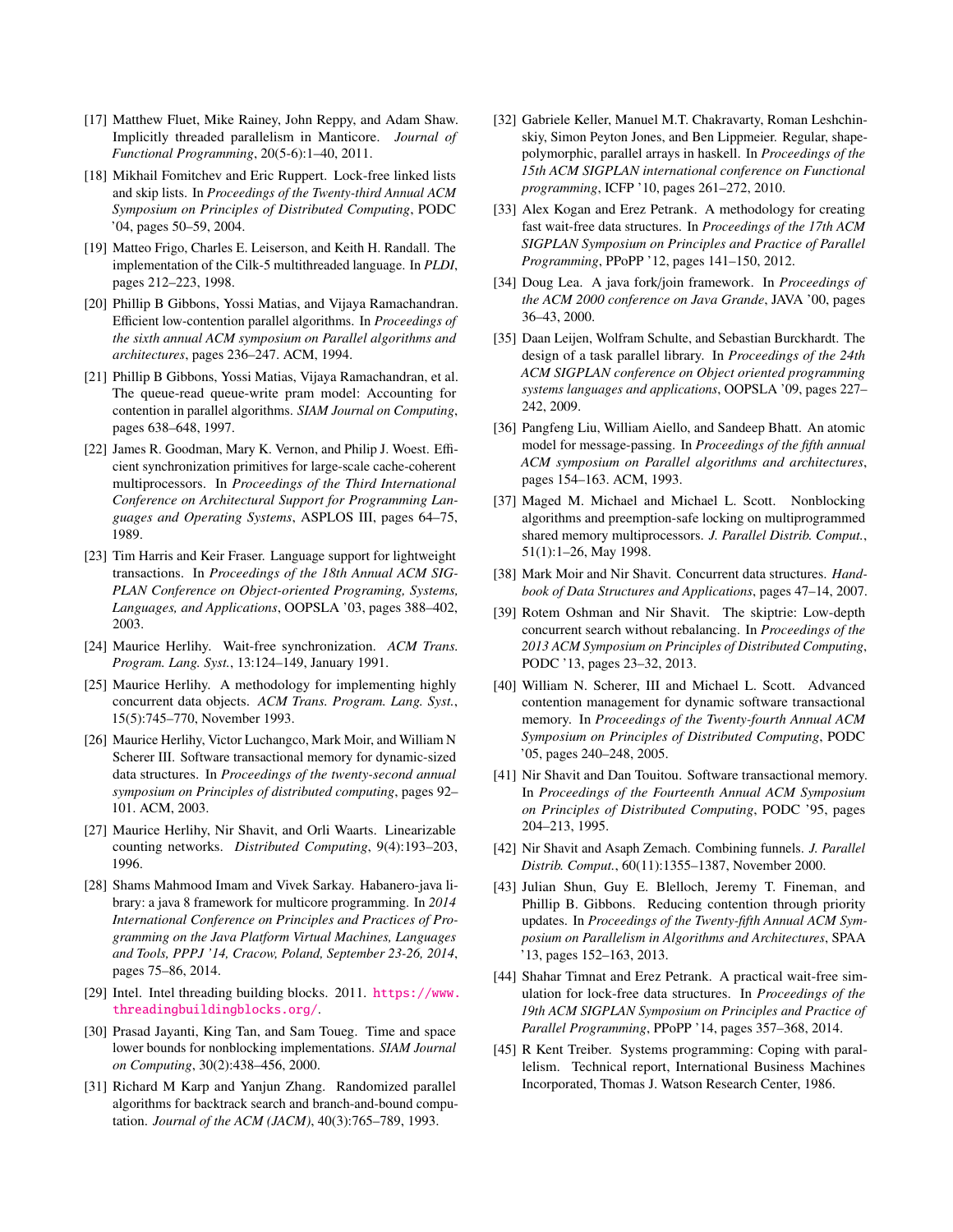# A. Running Time

Lemma A.1. *If an in-counter node a at any point had a surplus and then phase changed to* 0 *surplus, then no live vertices in the dag point to a or its subtree.*

*Proof.* We prove this by induction on the size of *a*'s subtree. Assume that node *a* in the in-counter has a surplus at time *t*, and consider the decrement operation that caused *a*'s surplus to become 0.

If *a* has no children, we only need to consider the handles that point directly at *a*, since it has no subtree. Note that it must be the case that *a* was incremented by an arrive operation that started there, in a increment operation that had an increment handle to *a*'s parent. During that operation, a decrement handle to *a* was created, and placed as the *second* of the pair of decrement handles returned. If *a* was now decremented, *both* dag vertices that shared these decrement handles must have claimed them, and thus, by Lemma [4.4,](#page-7-2) neither of them is now live. In particular, this means that the dag vertex that owned the increment handle to *a* is dead. So, no live dag vertex has a handle to *a*.

Assume that the lemma holds for nodes with subtrees of size at most *k*. Now consider a SNZI node *a* which has a subtree of size  $k + 1$ . Consider the decrement operation that caused *a*'s surplus to change to 0. There are two possible cases: either (1) this decrement's first depart is at *a*, or (2) it started at one of *a*'s descendants.

Case 1. This decrement started at *a*. Note that *a* has children, but neither of them has a surplus at the time this decrement operation starts, since otherwise, *a* would have a surplus due to its children, and would not phase change. Note that for *a* to have children, an increment operation must have started at *a* and used touch to create *a*'s children. This same increment then arrived at one of *a*'s children. So at least one of *a*'s children must have had surplus at some point, and now neither of them do. By the induction hypothesis, if both of them had surplus at some point, then no live dag handles point anywhere in *a*'s childrens' subtrees now. Furthermore, since by Lemma [4.3](#page-7-3) only one increment handle and one decrement handle are ever created for *a*, no handle in the dag points anywhere in *a*'s subtree (including *a* itself).

If only one of *a*'s children ever had surplus, by the induction hypothesis, that child now has no handles pointing to it or its subtree. Furthermore, for that child's surplus to become 0, both of the dag vertices that were created in the spawn operation that created *a*'s children must have used their decrement handles. Note that this includes the only dag vertex that had an increment handle to *a*'s other child. Thus, neither of *a*'s children have any live handles pointing to them, and since *a*'s handles have been used, no live handles now point to anywhere in *a*'s subtree.

Case 2. The decrement that caused *a*'s phase change started in *a*'s subtree, but not at *a* itself. Let *a<sup>r</sup>* denote *a*'s right child and *a<sup>l</sup>* denote its left child. Without loss of generality, assume that the decrement started in *ar*'s subtree.

First note that  $a_r$  must have had surplus before this decrement started, since no node can have a negative surplus. We also know that after this decrement, *a<sup>r</sup>* has a surplus of 0, since it must have phase changed in order for a depart to reach *a*. Thus, by the induction hypothesis, no live handles point to *a<sup>r</sup>* .

We now only have to consider  $a_l$  to see whether there are still live handles pointing to that subtree. We know that *a<sup>l</sup>* does not have surplus, since otherwise *a* would not phase change due to this decrement. Assume by contradiction that there is a live handle pointing to *a<sup>l</sup>* . Then by the induction hypothesis, *a<sup>l</sup>* has never had a surplus, and there is a live increment handle to it. Note that, by the algorithm, the dag vertex that has the increment handle to *a<sup>l</sup>* must have a decrement handle pointing to *a<sup>r</sup>* . By Lemma [4.4,](#page-7-2) this decrement pointer has never been used, thus contradicting our earlier conclusion that  $a_r$  has 0 surplus.

# B. Space bounds

We show that our in-counter data structure is compact by establishing a safety property that makes it possible to remove SNZI nodes that correspond to deleted sub-graphs of the spdag. Due to "space" constraints, we present the details in the appendix.

We would like to show that our in-counter data structure does not take much more space than the dag computation uses on its own. To do so, we will show when it is safe to delete SNZI nodes in relation to the state of the dag vertices that have handles to them. First, however, we note that even without the dynamic shrinking of the SNZI tree, there are never more nodes in the in-counter than the total number of dag vertices created in an execution. This is because whenever a dag vertex spawns to create two more children, the SNZI tree also grows by two nodes.

However, we can do better than that by deleting SNZI nodes that will never be used again. For this, we begin with the following lemma:

Lemma B.1. *Any node whose surplus was positive and then returned to 0 may be deleted safely from the SNZI tree.*

This lemma is a direct consequence of Lemma [4.6.](#page-8-0) Any node whose surplus goes back to 0 has no live handles pointing to it, and is thus safe for deletion.

Using this knowledge, we can shrink the SNZI tree as the computation progresses. To be able to express the next theorem, we need to define when a vertex  $u$  in the dag has *finished*. This is a recursive definition:

• Base Case. If *u* has no children, then it is *finished* when it signals the end of its computation.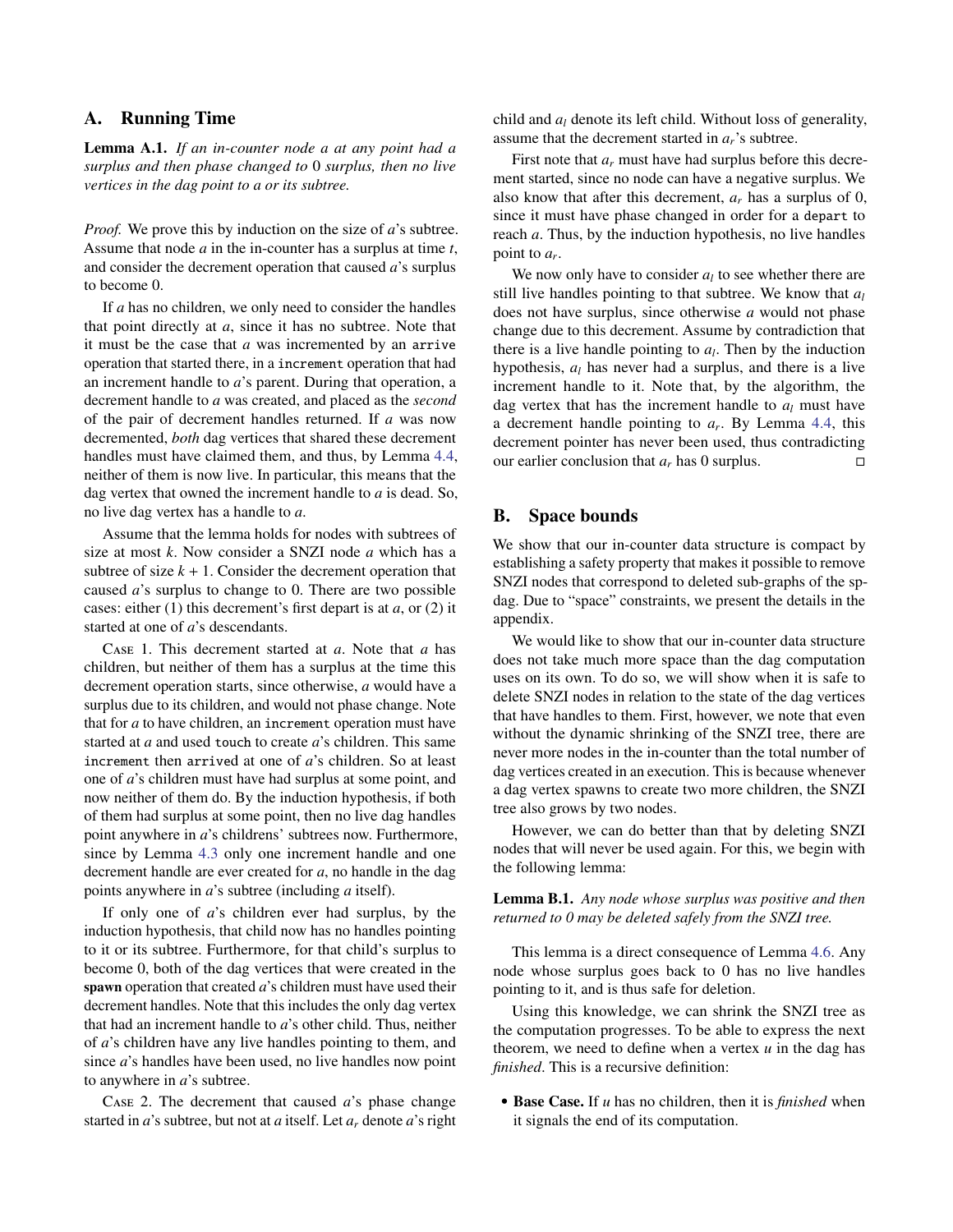• Iterative Case. If *u* has children, then is is *finished* when both of its children have finished.

We note the following important lemma which relates finished vertices to the state of the execution in an sp-dag that uses in-counters.

<span id="page-14-0"></span>Lemma B.2. *If a vertex u has finished, then the decrement handle that it claimed has been used.*

*Proof.* We prove this by induction on the number of descendants *u* has. If *u* doesn't have any descendants, then we know it had to use its claimed decrement handle before it finished, since by definition, it finishes when it signals, and to signal, it needs to call the decrement operation on the in-counter.

Assume the lemma holds for any dag vertex *u* with up to *k* descendants. Let  $u$  be a dag vertex with  $k + 1$  descendants. By the induction hypothesis, both of its children have used their claimed decrement handles. Note that of those two handles, one was claimed by *u* and passed down to its children. Thus, *u*'s decrement handle has been used. □

Now, we can relate finished vertices to deallocation.

Theorem B.3. *Consider a dag vertex u and its increment handle, pointing to SNZI node a. If u has finished, then any node in a's subtree, excluding a itself, can be safely deleted from the SNZI tree.*

*Proof.* We prove this by induction on the size of *a*'s subtree. If *a* doesn't have children, then we are done - no nodes are deleted when *u* finishes.

Assume that if *u* is finished, and has an increment handle to SNZI node *a*, which has a subtree of size at most *k*, then *a*'s entire subtree, excluding *a* itself, can be deleted. Let *u* be a finished vertex whose increment handle points to a node *a* with a subtree of size  $k + 1$ .

Note that by definition, if *u* is finished, then both of its children are finished as well. Note that, by the algorithm, *u*'s children's increment handles must point to *a*'s children in the SNZI tree. Thus, by the induction hypothesis, *a*'s entire subtree, excluding itself and its children, can be deleted safely. In particular, it means that neither of *a*'s children have surplus due to their children. Note that only one of *a*'s two children had an arrive operation start on it (this was done by *u*'s increment operation, which created *a*'s children). Thus, if neither of them has surplus due to their children, at most one of them has surplus. Note that the decrement handle to that child was owned by one of *u*'s children. By Lemma [B.2,](#page-14-0) since both of *u*'s children have finished, they have both used their decrement handles. Thus, *a*'s child has been decremented, and now has surplus 0. Furthermore, even if *a*'s other child never had surplus, the dag vertex that owned its increment handle has used its decrement handle, so *a*'s other child can never grow. Thus, both of *a*'s children can be safely deleted.

<span id="page-14-1"></span>

Figure 12: Reproduction of the original SNZI experiment that is presented by Figure 10 of the original SNZI paper [\[14\]](#page-11-0).

# C. Supplementary experiments

#### C.1 SNZI reproduction study

For our experiments, we implemented the SNZI algorithm for the increment and decrement operations as described in the original SNZI paper [\[14\]](#page-11-0). To gain confidence in this implementation and check that it performs as expected, we first performed a reproduction study. The reproduction study reproduces the results shown in Figure 10 of the original SNZI paper [\[14\]](#page-11-0), but uses our own implementation and our 40-core test machine, which is slightly smaller than the machine used in the original paper, and also has quite a different architecture. Ours is a 4 node, 10 core Intel x86 machine, whereas the machine from the original paper is a 24-node, dual core Sun Sparc.

The plot in Figure [12](#page-14-1) shows the results. We see that the best setting for the SNZI tree height is 4, whereas in the original SNZI study, on the authors' 48-core test machine, the best setting is 5. This difference is consistent with the different processor counts of the machines. Our fetch-and-add scales significantly better than theirs, which can be attributed to the difference between the more tightly coupled nature of our machine (4 nodes versus 24 nodes). Our best setting achieves almost the same throughput as the original: approximately 1000 operations per millisecond (note that the Figure reports throughput in seconds). Furthermore, the trends for varying numbers of cores/processors are similar. For example, in both studies the worst performer after just four cores is the singlecell, fetch-and-add algorithm and that, on 40/48 cores, the best performing setting of SNZI outperforms the single-cell, fetch-and-add algorithm by at least an order of magnitude.

#### C.2 Disabling NUMA

To determine whether NUMA has a significant effect on the performance of the counter structures, we ran the experiment shown in Figure [8,](#page-10-1) but this time with NUMA disabled. The result of this experiment shown in Figure [13.](#page-15-0) What this experiment demonstrates is that the NUMA configuration has no significant effect on performance.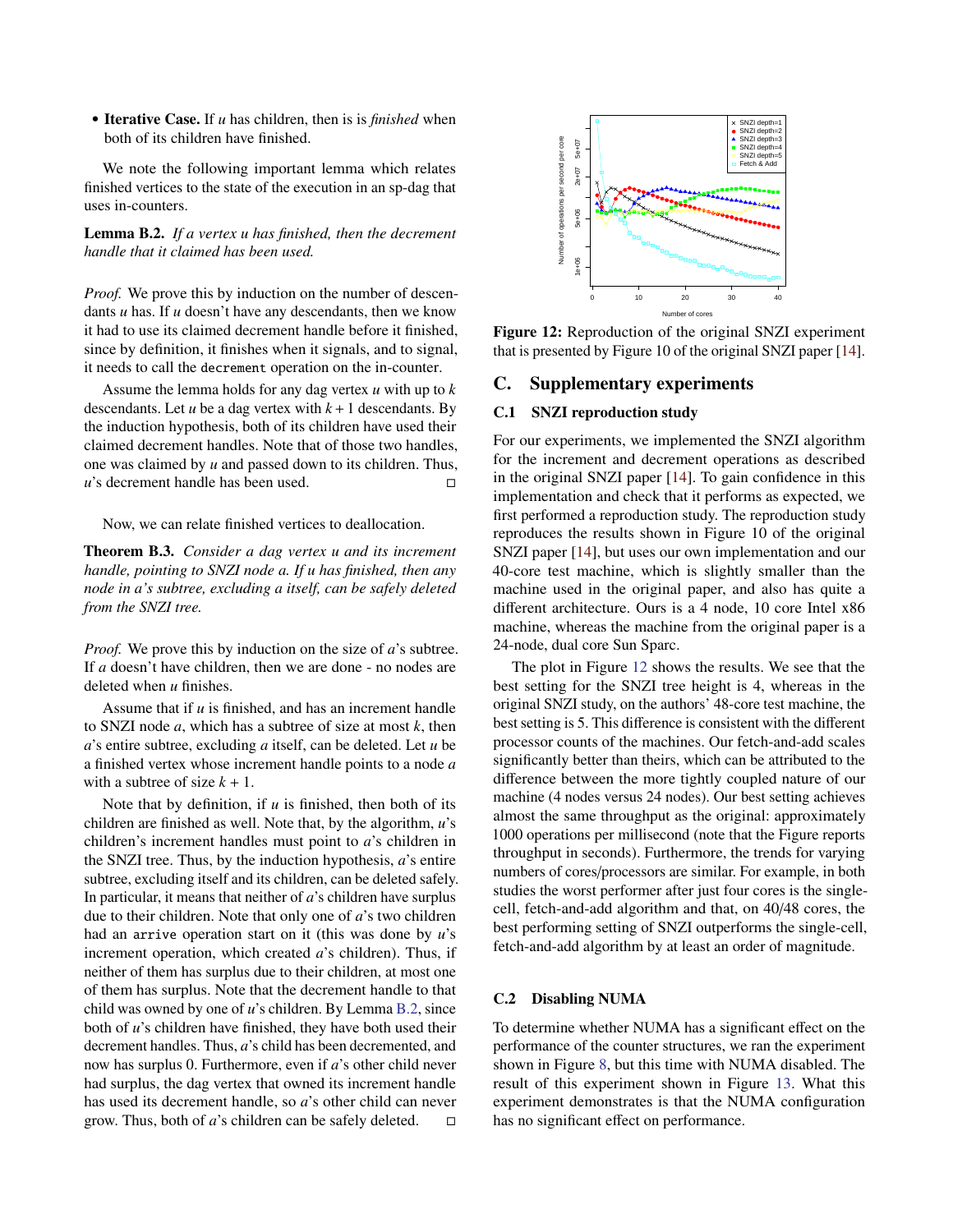<span id="page-15-0"></span>

Figure 13: Same experiment as shown in Figure [8,](#page-10-1) except with NUMA first-touch policy used instead of round-robin interleaving.

## <span id="page-15-2"></span>C.3 Granularity study.

The benchmarks we considered so far were written so that, when they run, they perform no useful work: all they do is spawn and synchronize DAG vertices. We chose this because it simulates a highly concurrent environment, where the number of processors can be larger than what is available to us today, making it possible to determine the effects of contention at larger scale. In the study presented in this section, we simulated a wider range of workloads on modern machines by controlling the granularity of our benchmark program. In particular, to set up this experiment, we modified our benchmark program in Figure [6](#page-9-1) so that the program performs some dummy work each time it makes a leaf-level call to fanin. Figure [14](#page-15-1) shows the results of this experiment on the correspondingly modified fanin program. Looking at the horizontal axis, note that each unit of dummy work takes approximately one nanosecond on our test machine. Here, we see that the Fetch & Add cell is much slower until the amount of dummy work per task reaches 100 microsecondsa. We confirmed that at higher amounts of per-task dummy work, all algorithms perform essentially the same;

<span id="page-15-1"></span>

**Figure 14:** Fanin benchmark with  $n = 8$  million, & varying per-task dummy work. Higher is better.

On a machine such as ours, a 100 microseconds is a relatively large granularity, with the desired granularity usually ranging between 10-50microseconds. Note that at 10microseconds, there is a noticable gap between Fetch & Add counter, and relaxed counters such as ours and SNZI. This result suggests that the choice of counter algorithm used by a fork-join system has a substantial impact, even on a tightly coupled machine with just 40 cores.

It is not too hard to see that, as the number of cores on multicore machines increase, the impact of the counter algorithm is only going to increase. The reason is twofold. First, as the number of cores increases, so does the impact of contention. Second, the usefulness of having even a small (i.e., 10-50 microsecond) task-grain size is not likely to change much as machines with larger core counts become available, because grain size is selected to amortize the cost of task creation, which, for all practical purposes, is tightly aligned with memory access times and is largely independent of the number of processors.

To understand the impact of more contention on performance, we performed several additional experiments. The results are shown in Figures [15a](#page-16-0) through [15e.](#page-16-0) Each of these plots shows the speedup of the benchmark with varying the number of cores. For the baseline measurement, we use Fetch & Add on one core. The trends show that, as the number of cores increase, so does the impact of the counter algorithm. Furthermore, as the workload increases, the difference between the algorithms diminishes, but even for such a large amount of per-task dummy work as 10 microseconds, the difference is still noticeable.

# D. Artifact description

## D.1 Abstract

This artifact contains a script that, when run, repeats the experiments reported in our PPoPP'17 paper titled Provably Efficient Low Contention Non-Blocking Data Structures for Parallel Computation. The script repeats all experiments reported in the paper, that is, those shown in Figures [8,](#page-10-1) [9,](#page-10-1) and [10,](#page-10-1) and most that appear in the appendix, excluding our reproduction of the SNZI experiment (Figure [12\)](#page-14-1) and our NUMA study (Figure [13\)](#page-15-0). The result of the script are plots (and raw execution times). Each plot has a counterpart in the paper and should represent the same experimental setup. To repeat our experiments, obtain the necessary machine and software dependencies, run the script go.sh, and check the output. The default setting for the maximum number of processors to be used is 40, but this setting can be customized as described below.

#### D.2 Description

#### D.2.1 Check-list (artifact meta information)

• Program: C++ code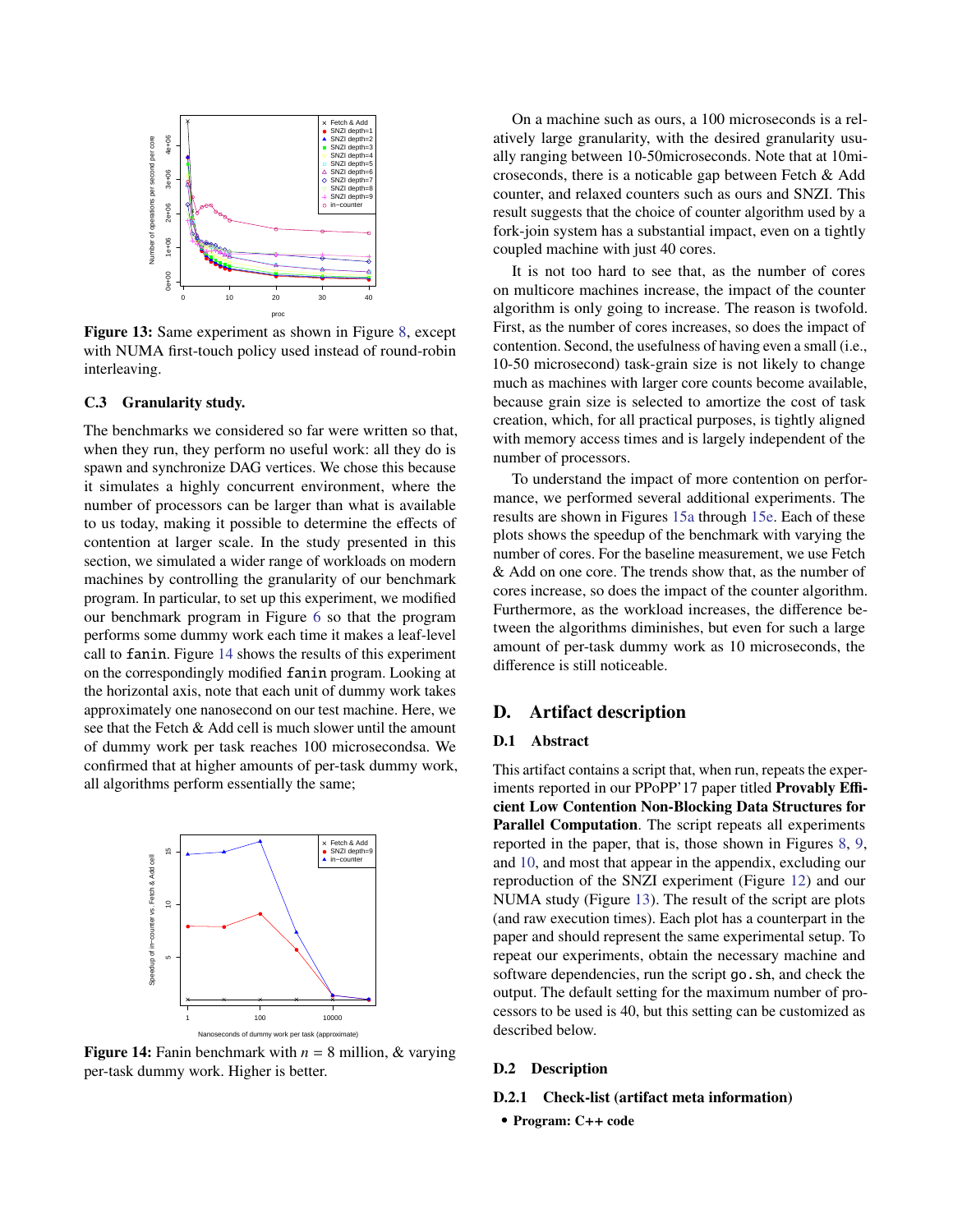<span id="page-16-0"></span>

(a) 1 nanosecond of dummy work per task



(b) 10 nanoseconds of dummy work per task



(c) 100 nanoseconds of dummy work per task



(d) 1000 nanoseconds of dummy work per task



(e) 10000 nanoseconds of dummy work per task

**Figure 15:** Fanin benchmark with  $n = 8$  million, & varying number of cores. Higher is better.